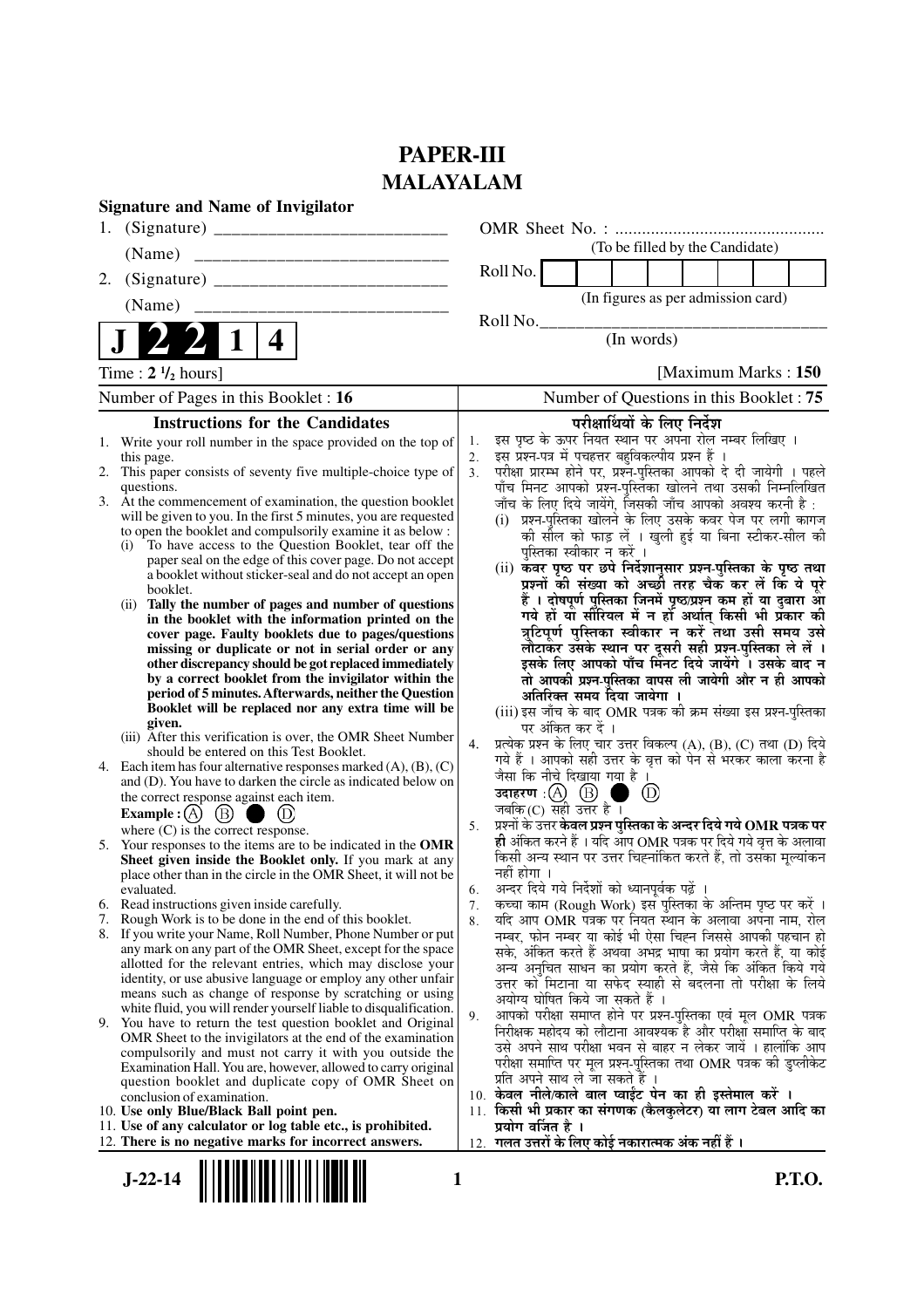## മലയാളം **MALAYALAM** Paper – III

Note: This paper contains seventy five  $(75)$  objective type questions of two  $(2)$  marks each. All questions are compulsory. എഴുപത്തിയഞ്ച് (75) ചോദ്യക്കടലാസ്ലിൽ ഓബ്ജകീവ് ഈ ടൈപ് ചോദ്യങ്ങളുണ്ട്. ഓരോ ഉത്തരത്തിനും ര**ണ്ട്** (2) മാർക്ക്. ഉത്തര്ക്കടലാസ്ലിൽ ശരിയായ ഉത്തരം അടയാളപ്പെടുത്തുക. എല്ലാ ചോദൃങ്ങൾക്കും ഉത്തരം എഴുതുക. 1. പലവക കൊടുന്തമിഴുകൾ ഉണ്ടായിരുന്നതിൽ ഒന്നാണ് നമ്മുടെ മലയാളമായിത്തീർന്നത്.  $(A)$ ആറ്റൂർ  $(B)$  ഹു.ആർ. രാജരാജവർമ്മ  $(C)$  ഏ.ഡി. ഹരിശർമ്മ  $(D)$  സി.എൽ. ആന്റണി  $2.$ 'പൂർവ കേരളഭാഷ' എന്ന ഗ്രന്ഥത്തിന്റെ കർത്താവ്  $(A)$  ഇളാകുളാ (B) വടക്കുംകൂർ (C) കെ.എം. പ്രഭാകര വാരൃർ  $(D)$  കെ. ഉണ്ണിക്കിടാവ്  $3.$ ഒരുത്തിപോനാളധുനാമണന്മേ ലവർക്കു പോലങ്ങിനിയെങ്ങൾ ചേത : ലീലാതിലകത്തിലെ ഈ വരികളിൽ വ്യക്തമാകുന്ന വ്യാകരണനയം ഏത് ? (B) അനുനാസികാതിപ്രസരം  $(A)$  താലവ്യാദേശം  $(C)$  ഖിലോപസംഗ്രഹം (D) അംഗഭംഗം  $\overline{4}$ . പാട്ടിന്റെ നിർവചനത്തിൽ വൃത്തവിശേഷം കൊണ്ടു അർത്ഥമാക്കിയതെന്ത് ?  $(A)$  സംസ്കൃത വൃത്തങ്ങൾമാത്രം ഉപയോഗിക്കണം.  $(B)$  (ദാവിഡ വൃത്തങ്ങൾമാത്രം ഉപയോഗിക്കണം. (C) എല്ലാവരിയിലെയും അവസാനാക്ഷരം ഒരുപോലെയായിരിക്കണം. (D) വിശേഷപ്പെട്ട വിഷമവൃത്തങ്ങൾ ഉപയോഗിക്കണം. 5. മുത്തമിഴ് എന്നതുകൊണ്ടുദ്ദേശിക്കുന്നത്  $(A)$ ഇയൽ, ഇശൈ, നാടകം  $(B)$  തമിഴിലെ മൂന്നു ദേശ്യഭേദങ്ങൾ (C) തമിഴ്, കന്നടം, മലയാളം (D) തമിഴ്, സംസ്കൃതം, മലയാളം 6. <u>'മന്ദപ്രജ്ഞന്മാർക്കറിവാനായ്</u>

മനുകുലതിലകനുടെ വൃത്താന്തം'

- ഇത് ഏത് കൃതിയുടെ രചനാലക്ഷ്യം.
- (A) രാമചരിതം (B) കണ്ണശ്ശരാമായണം
- $(C)$  ഭാരതമാല  $(D)$ ഭഗവദ്ഗീത
- 7. താരം എന്ന പ്രാചീന നാണയം പരാമർശിക്കുന്ന മലയാളകാവ്യം.
	- $(A)$  രാമായണം കിളിപ്പാട്ട് (B) കൃഷ്ണഗാഥ
	- (C) മഹാഭാരതം കിളിപ്പാട്ട് (D) ഭാരതമാല

## Paper-III

 $J-22-14$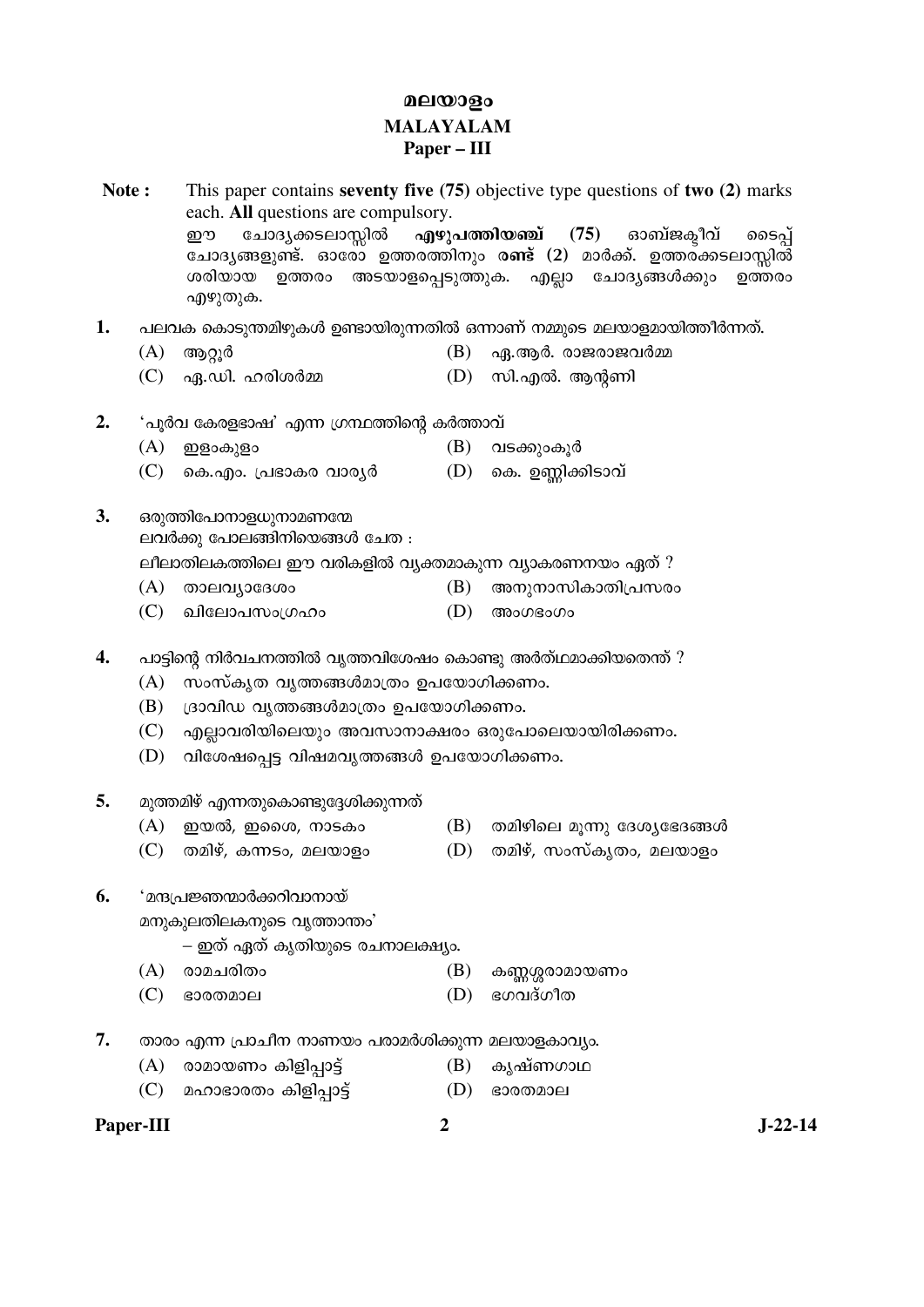- $8.$  'കുണ്ഠനായീടൊലാ കണ്ടതെല്ലാമഹം' ഭഗവദ്ഗീതയുടെ ഈ ക്രിയാത്മക സംക്ഷേപം ആരുടേത്  $?$ 
	- $(A)$  നിരണത്തു രാമപ്പണിക്കർ $(B)$  കുഞ്ഞിക്കുട്ടൻ തമ്പുരാൻ
	-
- 
- $(C)$  വടക്കുംകൂർ രാജരാജവർമ്മ  $(D)$  എഴുത്തച്ഛൻ
- $9.$  യുനെസ്കോ പൈതൃകകലാ പട്ടികയിൽ ഇടം നേടിയ രണ്ടു കേരളീയ ദൃശൃകലകൾ
	- (A) കഥകളിയും ഓട്ടൻതുള്ളലും  $(B)$  കൂടിയാട്ടവും മുടിയേറ്റും
	- (C) µ˜Ûª²¹ 㓤—°¤²¹ (D) ‰¨µ£©²Ì²¹ ŸÜÔã¯È²¹
- 10. പ്രാണേശിത്രീ പ്രണയമസൃണേ വല്ല ജോലിക്കുമായ് ഞാൻ വാണേനെന്നാലൊരു പകലകന്നല്പ ദുരേപൃകാരേ. കേണേറ്റം നീ വലയുവതുണ്ടു ഞാൻ കേൾപ്പതുണ്ടു

– ഈ ശ്ലോകഭാഗം ഏത് കാവൃത്തിലേത്.

- $(A)$  കോകസന്ദേശം  $(B)$  മേഘസന്ദേശ പരിഭാഷ
- $(C)$  മയൂരസന്ദേശം  $(D)$  ശുകസന്ദേശം
- 11. കാര്യം : നാടോടിഗാന സാഹിത്യത്തെ ഉത്തമ സാഹിത്യകോടിയിൽ പെടുത്താനാവില്ല.
	- **കാരണം :** (i) പറഞ്ഞും പാടിയും പകർന്നു വരുമ്പോൾ അവയിൽ പതിരുകളും കലരുന്നു.
		- $(ii)$  ഉത്തമ സാഹിത്യത്തിന്റെ മാനദണ്ഡങ്ങൾ എങ്ങനെ നിർണ്ണയിക്കും എന്നതിലാണ് പ്രശ്നം.
	- (A) കാര്യം ശരി, കാരണങ്ങൾ രണ്ടും തെറ്റ്.
	- $(B)$  കാര്യം തെറ്റ്, കാരണങ്ങളിൽ കഴമ്പുണ്ടു.
	- $(C)$  കാര്യവും, കാരണങ്ങളും ഭാഗികമായി മാത്രം ശരി.
	- (D) കാര്യം പൂർണ്ണമായും ശരിയല്ല, കാരണങ്ങളിൽ ശരിയുണ്ടുതാനും.

#### 12. ചേരുംപടി ചേർക്കുക.

|                | പട്ടിക – $I$    |      | പട്ടിക – $II$             |
|----------------|-----------------|------|---------------------------|
| a.             | ഫോക്ലോർ നിഘണ്ടു | 1.   | രാഘവൻ പയ്യനാട്            |
| $b_{\cdot}$    | എടനാടൻ പാട്ട്   | 11.  | എം.വി. വിഷ്ണു നമ്പൂതിരി   |
| $\mathbf{c}$ . | വടക്കൻ പാട്ടുകൾ | 111. | കെ.ആർ. സജിത               |
|                | d. ഫോക്ലോർ      | 1V.  | എം.സി. അപ്പുണ്ണി നമ്പ്യാർ |
|                |                 |      | iv. സി.എം.എസ്. ചന്തേര     |
|                | കോഡ് :          |      |                           |

|     | a                       | b   | $\mathbf c$ | d  |
|-----|-------------------------|-----|-------------|----|
| (A) | V                       | ii  | iv          | i  |
| (B) | $\overline{\mathbf{u}}$ | iii | iv          | i  |
| (C) | iv                      | V   | iii         |    |
| (D) | $\mathbf{V}$            | iv  | iii         | ii |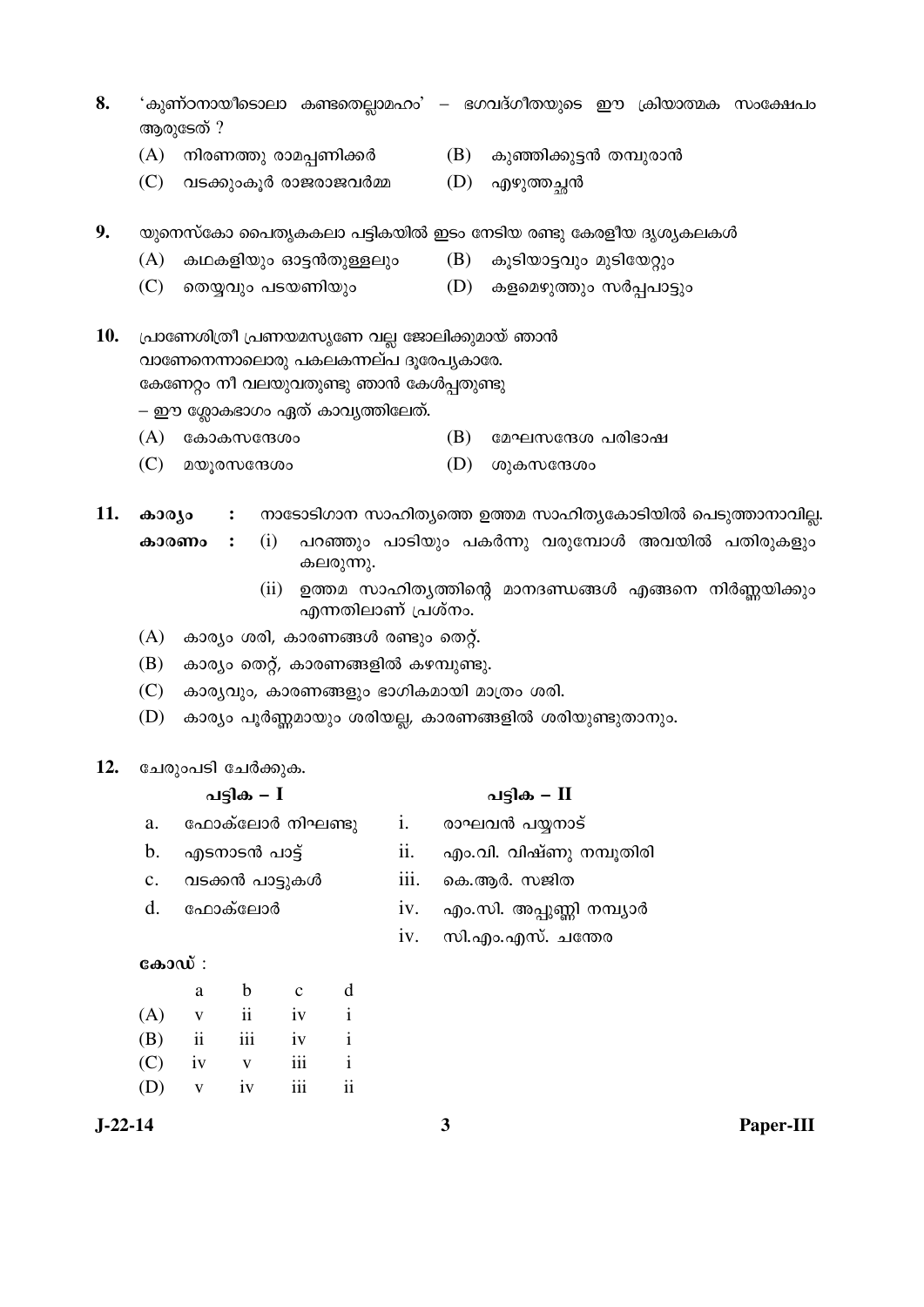| 13. |  | ` ശരിയായി ചേർത്തെഴുതിയ ഗണമേത് $?$ |  |  |
|-----|--|-----------------------------------|--|--|
|-----|--|-----------------------------------|--|--|

- a. തമിഴ് സംസ്കൃതമെന്റുള്ള സുമനസ്സുകൾ കൊണ്ടൊരു ഇണ്ടമാല തൊടുക്കിന്റേൻ പുണ്ഡരീ കാക്ഷപൂജയായ്
- b. അന്ധൻ ഞാൻ കേവലമെങ്കിലുമൊ ട്ടായപ്രകാരം ചൊല്ക തുനിഞ്ഞേൻ
- c. മൂഢതകൊണ്ടു ഞാനേതാനുമുണ്ടിന്നു കാടായിച്ചൊല്ലുവാൻ ഭാവിക്കുന്നു
- d. വാണീടുകാനാരതമെന്നുനാവുതന്മേൽ വാണീ മാതാവേ ! വർണവിഗ്രഹ
	- വേദാംബികേ $\,$ !

### $\cos 3\omega$ :

|     | a                       | b                        | $\mathbf{c}$  | d            |
|-----|-------------------------|--------------------------|---------------|--------------|
| (A) | $\overline{\mathbf{u}}$ | $\mathbf{i}$             | iii           | iv           |
| (B) | $\mathbf{V}$            | $\mathbf{i}$             | $\mathbf{ii}$ | 111          |
| (C) | iii                     | $\overline{\mathbf{ii}}$ | iv            | $\mathbf{V}$ |
| (D) | iii                     | i.                       | ij            |              |

#### 14. കല്ലുവഴി സമ്പ്രദായത്തിന്റെ ആചാരൃൻ

- (A) കാവുങ്ങൽ ശങ്കരപ്പണിക്കർ
- $(B)$  കവളപ്പാറ നാരായണൻ നായർ
- (C) പട്ടിക്കാംതൊടി രാമുണ്ണി മേനോൻ
- $(D)$  വള്ളത്തോൾ

#### 15. ചേരുംപടി ചേർക്കുക.

#### ãȰ‰ **– I** ãȰ‰ **– II**

- $(a)$  കുറുപ്പില്ലാക്കളരി, പണ്ടത്തെപ്പാച്ചൻ i. ഇ.വി. കൃഷ്ണ പിള്ള
- (b) പെണ്ണരശുനാട്, ബി.എ. മായാവി ii. ടി.എൻ. ഗോപിനാഥൻ നായർ
- (c) മിന്നൽ പ്രണയം, പ്രണയ ജാംബവാൻ iii. എൻ.പി. ചെല്ലപ്പൻ നായർ
- (d) വിധിയേവിധി, പിന്തിരിപ്പൻ പ്രസ്ഥാനം iv. സി.വി. രാമൻ പിള്ള

#### $\cos 3\omega$  :

|     | a          | b               | $\mathbf{c}$ | d                        |
|-----|------------|-----------------|--------------|--------------------------|
|     | $(A)$ iv i |                 | iii          | $\overline{\mathbf{ii}}$ |
| (B) | iii        | $\overline{11}$ | $\mathbf{i}$ | iv                       |
|     | $(C)$ i    | $\mathbf{V}$    | ii           | iii                      |
| (D) | iii        | $\mathbf{i}$    | ii           |                          |

#### **Paper-III 4 J-22-14**

## ãȰ‰ **– I** ãȰ‰ **– II**

- i. കണ്ണശ്ശരാമായണം ii. കൃഷ്ണഗാഥ iii. അനന്തപുരവർണനം
	- $iv.$  രാമായണം ചമ്പു
	- v. അധ്യാത്മ രാമായണം

- 
- 
- 
- 
- v. എം.കെ. കേശവ പിള്ള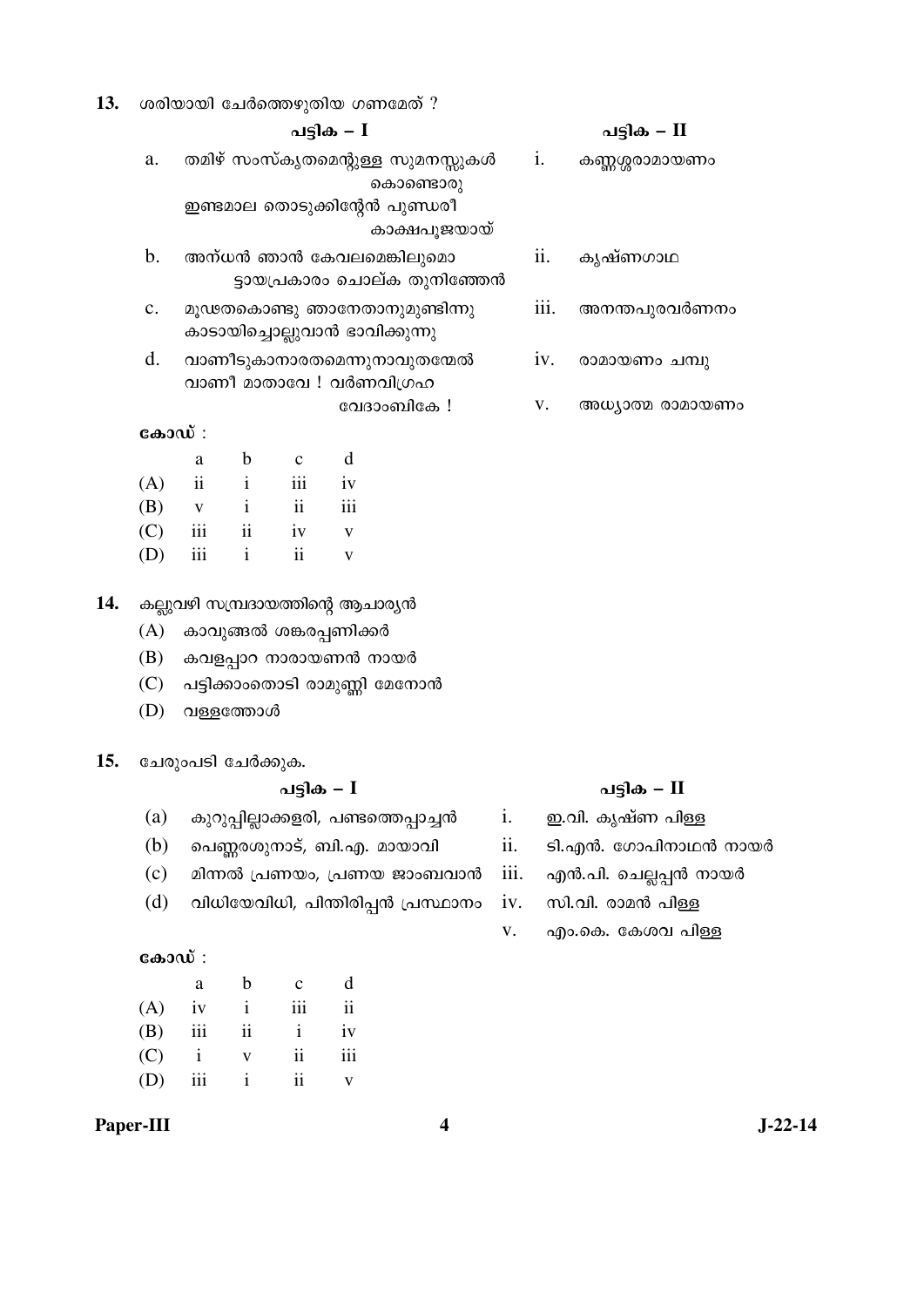| 16.       |                            |                                                |                                   |                |                                                          | ഗുണ്ടർട്ടിന്റെ 'മലയാള ഭാഷാവ്യാകരണ'ത്തിൽ മൂന്ന് അധ്യായങ്ങളുണ്ട്. ഏതൊക്കെ ? |
|-----------|----------------------------|------------------------------------------------|-----------------------------------|----------------|----------------------------------------------------------|---------------------------------------------------------------------------|
|           | (A)                        |                                                |                                   |                | അക്ഷരകാണ്ഡം, വർണകാണ്ഡം, പദകാണ്ഡം                         |                                                                           |
|           | (B)                        |                                                |                                   |                | വർണകാണ്ഡം, അക്ഷരകാണ്ഡം, പദകാണ്ഡം                         |                                                                           |
|           | (C)                        |                                                |                                   |                | വർണകാണ്ഡം, പദകാണ്ഡം, അക്ഷരകാണ്ഡം                         |                                                                           |
|           | (D)                        |                                                |                                   |                | അക്ഷരകാണ്ഡം, പദകാണ്ഡം, വാചകകാണ്ഡം                        |                                                                           |
| 17.       |                            | ചിരമവനീമനുശാസദനാകുലം<br>ശീതഗുവംശ കരീരൻ         |                                   |                |                                                          |                                                                           |
|           | (A)                        | ഉണ്ണായി വാര്യർ നളനെക്കുറിച്ച്                  |                                   |                |                                                          |                                                                           |
|           | (B)                        |                                                |                                   |                | കിളിമാനൂർ തമ്പുരാൻ അർജുനനെക്കുറിച്ച്                     |                                                                           |
|           | (C)                        | കോട്ടയത്ത് തമ്പുരാൻ ഭീമനെക്കുറിച്ച്            |                                   |                |                                                          |                                                                           |
|           | (D)                        | വയസ്കരമൂസ്സ് ദുര്യോധനനെക്കുറിച്ച്              |                                   |                |                                                          |                                                                           |
| 18.       | കൃതി                       |                                                |                                   |                |                                                          | ഒന്നാം വരിയിൽ 8 ഗണം, രണ്ടാം വരിയിൽ ആറര ഗണം എന്ന വൃത്ത വൃവസ്ഥയുള്ള         |
|           | (A)                        | നങ്ങേമക്കുട്ടി                                 |                                   |                | (B)                                                      | കുചേലവൃത്താ                                                               |
|           | (C)                        | ഇരുപതാം നൂറ്റാണ്ടിന്റെ ഇതിഹാസം                 |                                   |                |                                                          | (D) കുടിയൊഴിക്കൽ                                                          |
| 19.       |                            | ശരിയായി ചേർത്തെഴുതിയ ഗണമേത് ?                  |                                   |                |                                                          |                                                                           |
|           |                            | പട്ടിക – $I$                                   |                                   |                | പട്ടിക – $\Pi$                                           |                                                                           |
|           | a.                         | തരിസാപ്പള്ളിശാസനം                              |                                   | $\mathbf{i}$ . | ഇന്ദുക്കോതവർമ്മ                                          |                                                                           |
|           | b.                         | കൊടവലംശാസനം                                    |                                   | ii.            | ആദിതൃവർമ്മ                                               |                                                                           |
|           | $\mathbf{C}$ .             | വാഴപ്പള്ളിശാസനം                                |                                   | iii.           | സ്ഥാണുരവിവർമ്മ                                           |                                                                           |
|           | d.                         | ചെമ്പ്രശാസനം                                   |                                   | iv.            | ഭാസ്കരരവിവർമ്മ                                           |                                                                           |
|           |                            |                                                |                                   | V.             | രാജശേഖരവർമ്മ                                             |                                                                           |
|           | കോഡ് :                     |                                                |                                   |                |                                                          |                                                                           |
|           | (A)                        | $\mathbf b$<br>a<br>iii<br>$\ddot{\mathbf{i}}$ | d<br>$\mathbf{C}$<br>iv           |                |                                                          |                                                                           |
|           | (B)                        | iii<br>iv                                      | V<br>$\mathbf{i}$<br>$\mathbf{V}$ |                |                                                          |                                                                           |
|           | $\left( \mathbf{C}\right)$ | $\rm ii$<br>iv                                 | $\rm iii$<br>$\mathbf V$          |                |                                                          |                                                                           |
|           | (D)                        | iii<br>$\mathbf{V}$                            | $\mathbf{i}$<br>ii                |                |                                                          |                                                                           |
| 20.       |                            |                                                |                                   |                | തിരുവിതാംകൂറിലെ ആദ്യ ടെക്സ്റ്റുബുക്കു കമ്മിറ്റി അധ്യക്ഷൻ |                                                                           |
|           |                            | $(A)$ ഉള്ളൂർ എസ്. പരമേശ്വരയ്യർ                 |                                   |                | (B) ശേഷഗിരിപ്രഭു                                         |                                                                           |
|           |                            | $(C)$ സർ ടി. മാധവരായർ                          |                                   |                |                                                          | $(D)$ കേരളവർമ്മ വലിയകോയിത്തമ്പുരാൻ                                        |
| 21.       | കാര്യം                     |                                                |                                   |                | വിനോദകവനങ്ങൾ മാത്രമായിരുന്നു.                            | : കവി പുഷ്പമാല, കവി മൃഗാവലി തുടങ്ങിയ കാവൃങ്ങൾ<br>കേവലം                    |
|           |                            | കാരണം<br>$\ddot{\cdot}$                        |                                   |                |                                                          | $(i)$ എഴുതിയവരെല്ലാം ഫലിതപ്രിയരായിരുന്ന നമ്പൂതിരിക്കവികളായിരുന്നു.        |
|           |                            |                                                | കാണാനില്ല.                        |                |                                                          | (ii) രചനയിൽ നിറഞ്ഞുനില്ക്കേണ്ട ഉൽകൃഷ്ട കാവൃധർമ്മങ്ങൾ അവയിൽ                |
|           | (A)                        | കാര്യവും, കാരണങ്ങളും ശരി.                      |                                   |                |                                                          |                                                                           |
|           | (B)                        | കാര്യം ശരി, കാരണം (ii) മാത്രം ശരി.             |                                   |                |                                                          |                                                                           |
|           | (C)                        |                                                |                                   |                | കാര്യം ഭാഗികമായി ശരി, കാരണം രണ്ടും ശരി.                  |                                                                           |
|           | (D)                        | കാര്യവും, കാരണങ്ങളും തെറ്റ്.                   |                                   |                |                                                          |                                                                           |
| $J-22-14$ |                            |                                                |                                   |                | 5                                                        |                                                                           |
|           |                            |                                                |                                   |                |                                                          | Paper-III                                                                 |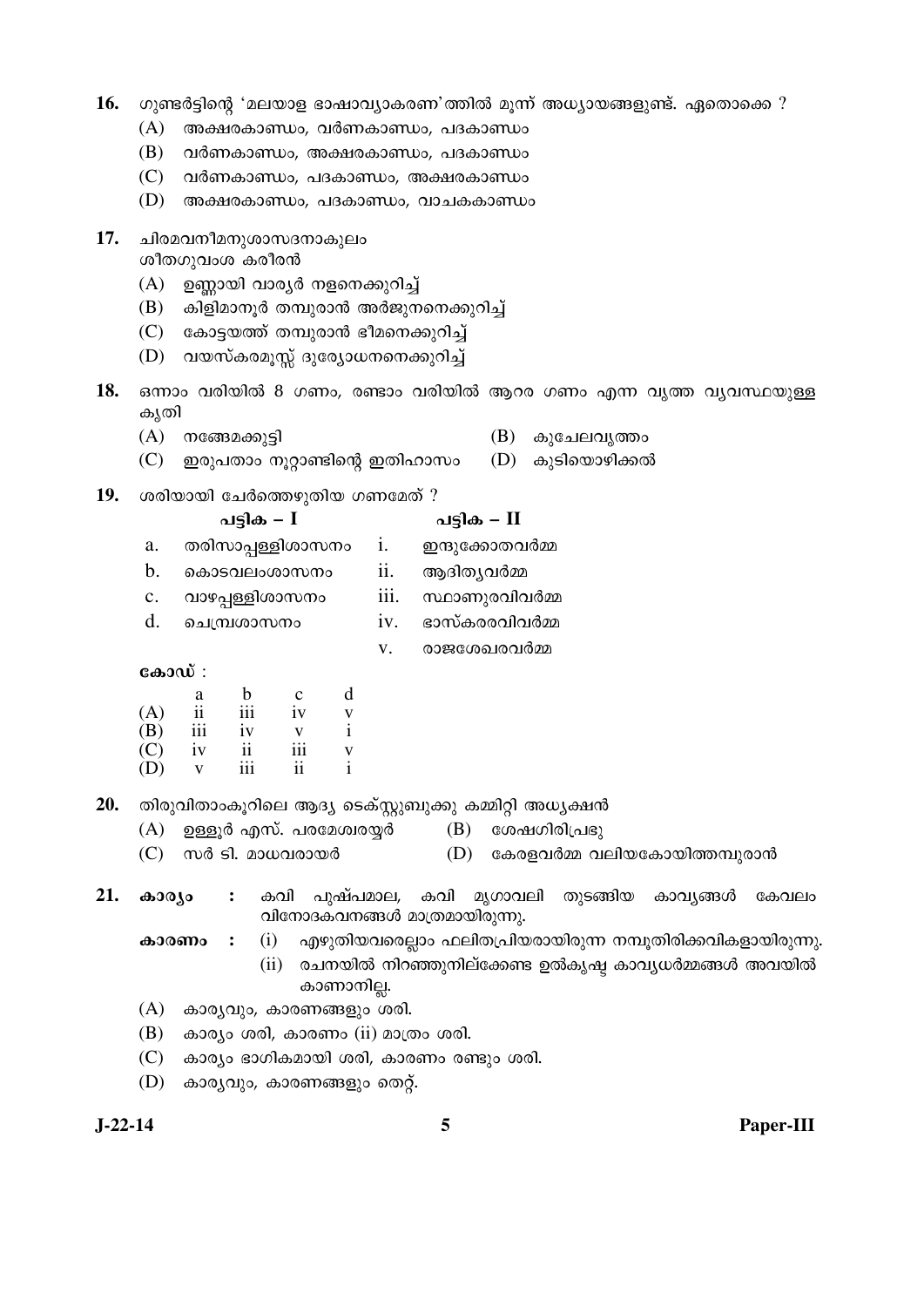- $22.$  കാറൽ മാർക്സിന്റെ ജീവചരിത്രം ആദ്യമായി മലയാളത്തിലെഴുതിയത് ?
	- $(A)$  കേസരി ഏ. ബാലകൃഷ്ണപിള്ള  $(B)$  സ്വദേശാഭിമാനി രാമകൃഷ്ണപിള്ള
	- $(C)$  മൈനിക്കര കുമാരപിള്ള  $(D)$  ജി. ശങ്കരപ്പിള്ള
- 23. വർത്തമാനപ്പുസ്തകം
	- $(A)$  സൂനഹദോസ് കാനോനകളുടെ സംഗ്രഹമാണ്.
	- $(B)$  കുർബ്ബാനകീർത്തനങ്ങളുടെ സമാഹാരമാണ്.
	- $(C)$ യാത്രാവിവരണമാണ്.
	- (D) നാട്ടുവർത്തമാനശൈലീ പഠനമാണ്.
- 24. **കാര്യം :** വായനക്കാരന് ഓർത്തും ചിന്തിച്ചും അനുഭവങ്ങൾ സ്വായത്തമാക്കാൻ അവസരം നല്കുന്ന രചനാതന്ത്രമല്ല, നേർക്കാഴ്ചയുടെ നാടകാനുഭത്തിന്റെ ്രപതൃക്ഷസാക്ഷ്യമാണ് വള്ളത്തോളിന്റെ മിക്ക കവിതകളെയും വൃത്യ-സ്തമാക്കുന്നത്.
	- കാര**ണം :** (i) ജീവിതത്തിന്റെ ഉപരിതല യാഥാർത്ഥ്യങ്ങൾക്കാണ് വള്ളത്തോൾ പ്രാധാന്യം നല്കിയത്.
		- (ii) നാടകീയതയുടെ ദൃശ്യസാക്ഷാത്ക്കാരത്തോടുള്ള കവിയുടെ  $\omega$ ങ്ങാത്ത അഭിനിവേശം.
		- $(iii)$  കലാമണ്ഡല പരിസരത്തിന്റെ സ്വാധീനം.
	- $(A)$  കാര്യം ശരി, കാരണം (iii) ശരി.
	- $(B)$  കാര്യം തെറ്റ്, കാരണം  $(i)$  ശരി.
	- $(C)$  കാര്യവും, കാരണം (ii) ശരി.
	- (D) കാര്യം ശരി, കാരണം  $(i)$  ഉം  $(ii)$  ഉം ശരി.

25. "എന്റെ കഥകളെ 'പുരുഷ വിദേശ്ഷത്തിന്റെ കഥകൾ' എന്നു വിശേഷിപ്പിച്ചു കേട്ടപ്പോൾ വാസ്തവത്തിൽ അമ്പരപ്പാണ് തോന്നിയത് …… സമുദായത്തിനു സ്ത്രീകളോടുള്ള  $\bm{w}$ മീപനത്തിൽ ആരോഗ്യകരമായ വ്യതിയാനം വരുത്തുന്നതിൽ എന്റെ കഥകൾ കാര്യമായി സഹായിച്ചിട്ടില്ലെന്നു ആർക്കു പറയാനാകും."

- $(A)$  കെ. സരസ്വതിയമ്മ  $(B)$  രാജലക്ഷ്മി
- $(C)$  മാധവിക്കുട്ടി  $(D)$  സാറാ ജോസഫ്
- 26. പ്രാസനിർബന്ധക്കാരെ ആക്ഷേപിച്ചുകൊണ്ടു തിരുവനന്തപുരം കോളേജിലെ മലയാള സമാജം വാർഷികത്തിൽ ഭാഷാകവിതയെപ്പറ്റി പ്രഭാഷണം ചെയ്തത്.
	- $(A)$  ഉള്ളൂർ എസ്. പരമേശ്വരയ്യർ  $(B)$  കേരളവർമ്മ വലിയകോയിത്തമ്പുരാൻ
	- $(C)$  ഏ.ആർ. രാജരാജവർമ്മ  $(D)$  കെ.സി. കേശവപ്പിള്ള
- 27. പുഴുപോലെ തുടിക്കയല്ലി, ഹാ ! പഴുതേയിപ്പൊഴുമെന്നിടത്തു തോൾ നിഴലിൻവഴി പൈതൽപോലെ പോ യുഴലാ ഭോഗമിരന്നു ഞാനിനി.

 $-$  ഈ വരികൾ ഏത് കൃതിയിലേത് ?

- $(A)$  പിംഗള $(B)$  മദ്ധലനമറിയം
- $(C)$  ചിന്താവിഷ്ടയായ സീത  $(D)$  കരുണ
- Paper-III 6 **J**-22-14

- 
-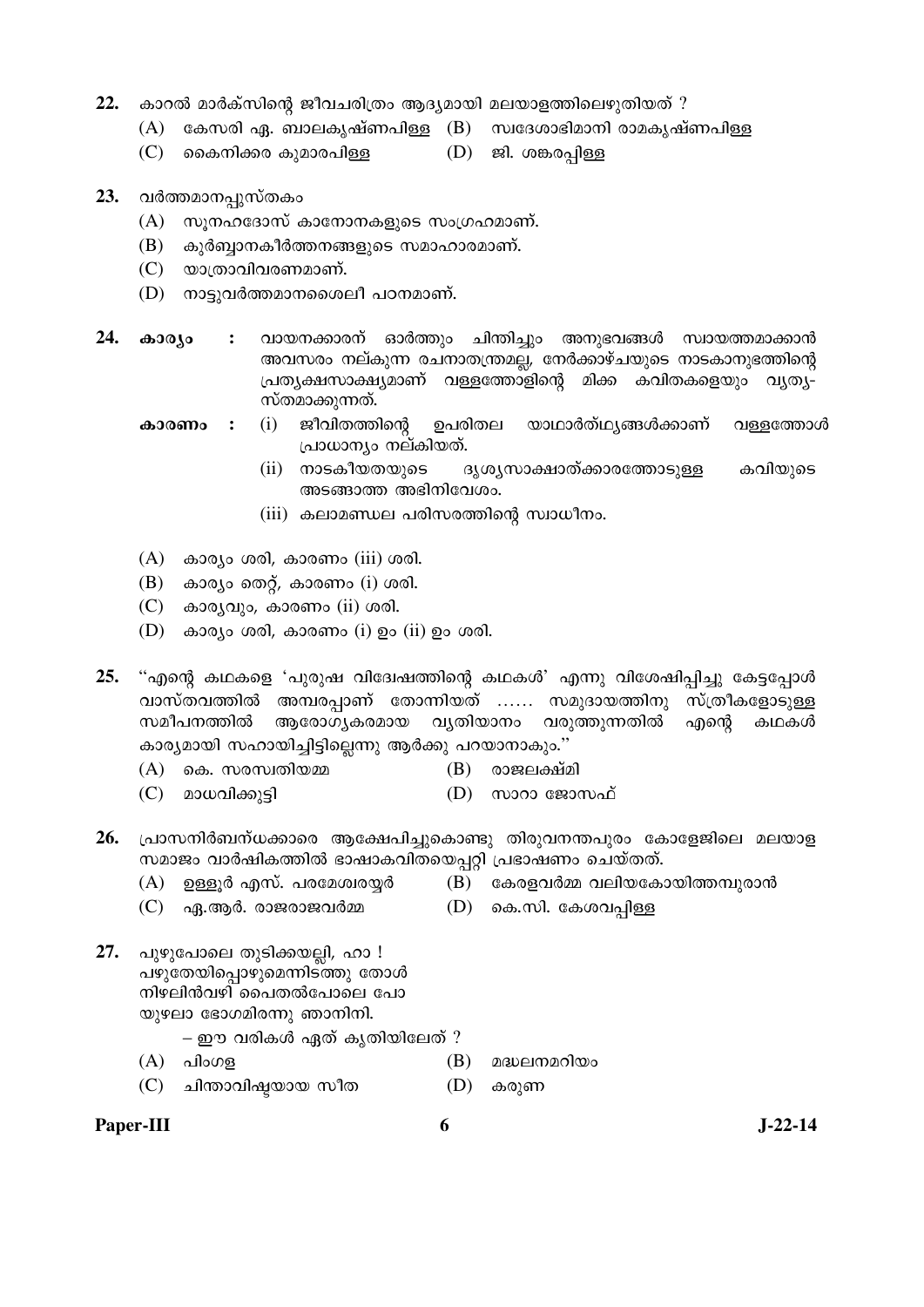| 28.        |        | ദ്രാവിഡ ഭാഷകളിലില്ലാത്ത സംസ്കൃതാക്ഷരങ്ങൾ                     |     |                                                                                                                                     |
|------------|--------|--------------------------------------------------------------|-----|-------------------------------------------------------------------------------------------------------------------------------------|
|            |        | $(A)$ ഹ, ശ, ഷ, സ                                             |     | $(B)$ ക, ങ, ച, ഞ                                                                                                                    |
|            |        | $(C)$ s, $m$ , $m$ , $m$                                     |     | $(D)$ al, $\mathbb{Q}$ , $\mathfrak{P}$ , $\mathfrak{O}$                                                                            |
| 29.        | ദ്രവിഡ | സംഘാതാക്ഷരങ്ങളിൽനിന്ന്<br>ദ്വിസ്വരങ്ങൾ                       |     | ഭിന്നമായി മറ്റു വൈയാകരണന്മാരൊന്നും<br>നിരീക്ഷിച്ചിട്ടില്ലാത്തതും എൽ.വി. രാമസ്വാമി അയ്യർ പഠിച്ച് സ്ഥാപിച്ചതുമായ രണ്ടു                |
|            |        | $(A)$ ഐ, ഔ                                                   |     | $(B)$ ഏ, ഓ                                                                                                                          |
|            |        | $(C)$ ag, $\sigma$                                           |     | $(D)$ എയ്, ഒയ്                                                                                                                      |
| 30.        |        | മലയാളം ഉൾപ്പെട്ട ദ്രാവിഡ ഭാഷകളുടെ കക്ഷ്യ                     |     |                                                                                                                                     |
|            | (A)    | പ്രാകൃത കക്ഷ്യ                                               |     | (B) സാശ്ലിഷ്ട കക്ഷ്യ                                                                                                                |
|            | (C)    | വൈകൃത കക്ഷ്യ                                                 |     | (D) അപഗ്രഥിത കക്ഷ്യ                                                                                                                 |
| 31.        |        | ലകാരത്തിന്റെ ഉച്ചാരണസ്ഥാനം ഏത് ?                             |     |                                                                                                                                     |
|            | (A)    | ദന്ത്യം                                                      |     | $(B)$ ഓഷ്ഠൃം                                                                                                                        |
|            |        | (C) വർത്സൃം                                                  |     | $(D)$ കണ്ഠൃം                                                                                                                        |
| 32.        |        | ഏ.ആർ.രാജരാജവർമ്മ നല്കുന്ന ഉച്ചാരണസ്ഥാനം.                     |     | 'രേഫം വർത്സ്യമേകേ' എന്ന പ്രാതിശാഖ്യകാരന്റെ ചിന്തകൾക്കതീതമായി രേഫത്തിന്                                                              |
|            |        | $(A)$ ദന്ത്യം                                                | (B) | മൂർധന്യം                                                                                                                            |
|            |        | $(C)$ ഓഷ്ഠൃം                                                 |     | $(D)$ കണ്ഠൃം                                                                                                                        |
| <b>33.</b> |        |                                                              |     | ഏ.ആർ. വിവരിച്ച എല്ലാ സംഖ്യാ ഭേദകങ്ങളെയും അപഗ്രഥനത്തിന് വിധേയമാക്കിയ<br>'കേരള പാണിനീയഭാഷ്യകാരൻ' സംഖ്യാഭേദകമായി പരിഗണിക്കുന്നതേതിനെ ? |
|            | (A)    | ഒരു                                                          | (B) | ഇരു                                                                                                                                 |
|            | (C)    | മു                                                           | (D) | നാന്                                                                                                                                |
| 34.        |        | ലാതൻ എന്ന പേരിലറിയപ്പെട്ട രാജാവ് ഉൾപ്പെടുന്ന കേരളീയ രാജവംശം  |     |                                                                                                                                     |
|            | (A)    | ചോള രാജവംശം                                                  |     | $(B)$ ചേര രാജവംശം                                                                                                                   |
|            | (C)    | ആയ് രാജവംശം                                                  | (D) | മൂഷകവംശ രാജവംശം                                                                                                                     |
| <b>35.</b> |        | അയിത്തോച്ചാടനം ലക്ഷ്യമാക്കി നടന്ന ആദ്യത്തെ സത്യാഗ്രഹ സമരം    |     |                                                                                                                                     |
|            | (A)    | ഗുരുവായൂർ സത്യാഗ്രഹം                                         | (B) | ചാന്നാർ ലഹള                                                                                                                         |
|            | (C)    | വൈക്കം സത്യാഗ്രഹം                                            |     | $(D)$ കല്ലുമാല സമരം                                                                                                                 |
| 36.        |        | ഉപ്പു സത്യാഗ്രഹവുമായി ബന്ധമുള്ള പ്രദേശം                      |     |                                                                                                                                     |
|            | (A)    | തിരുവല്ല                                                     | (B) | അമരാവതി                                                                                                                             |
|            | (C)    | പയ്യന്നൂർ                                                    | (D) | പുറക്കാട്                                                                                                                           |
| 37.        |        | കേരളത്തെക്കുറിച്ച് ഏറ്റവും ആദ്യം വിവരണം നല്കിയ വിദേശ സഞ്ചാരി |     |                                                                                                                                     |
|            | (A)    | പെരിപ്ലസ്                                                    | (B) | അൽബിറൂനി                                                                                                                            |
|            | (C)    | ഇബ്നുബത്തുത്ത                                                | (D) | പ്ലിനി                                                                                                                              |
| $J-22-14$  |        |                                                              | 7   | Paper-III                                                                                                                           |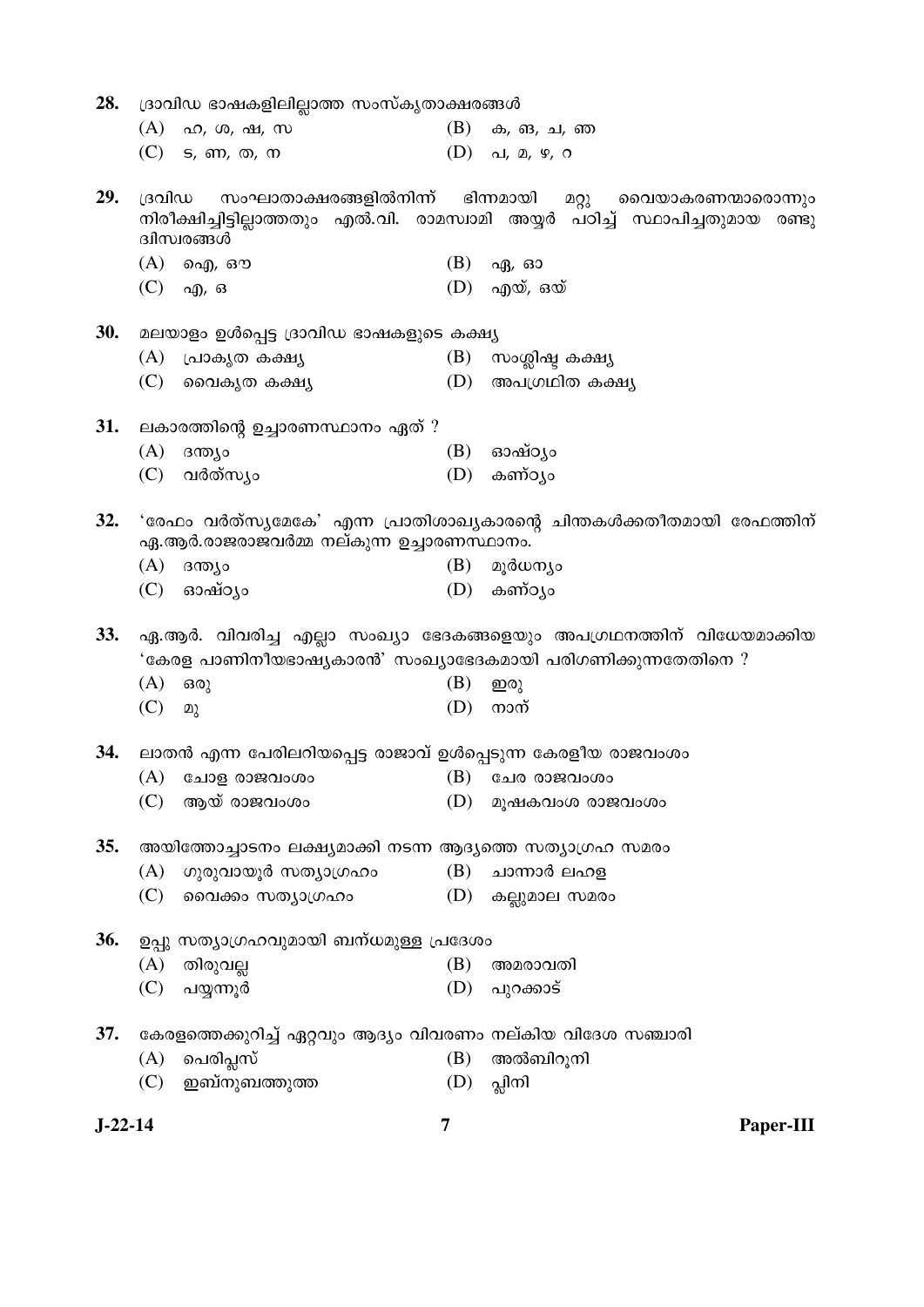| 38. |        |                   |                               |              |               |      | തരിസാപ്പള്ളി ചെപ്പേടിലെ കച്ചവടക്കാരനായ വൃക്തി |                                                                                                                                     |  |  |  |
|-----|--------|-------------------|-------------------------------|--------------|---------------|------|-----------------------------------------------|-------------------------------------------------------------------------------------------------------------------------------------|--|--|--|
|     | (A)    |                   | അയ്യനടികൾ തിരുവടി             |              |               |      | (B)                                           | എശോതാപിരീശോ                                                                                                                         |  |  |  |
|     | (C)    |                   | എശോദാതപീരായി                  |              |               |      | (D)                                           | മാർസപീരീശോ                                                                                                                          |  |  |  |
| 39. |        |                   |                               |              |               |      |                                               | മരുമക്കത്തായപ്രകാരം അധികാരം കൈമാറുന്ന കേരളത്തിലെ ഏക മുസ്ലിം രാജവംശം                                                                 |  |  |  |
|     | (A)    |                   | അറയ്ക്കൽ രാജവംശം              |              |               |      | (B)                                           | നവാബ് രാജവംശം                                                                                                                       |  |  |  |
|     | (C)    |                   | മുഗൾ രാജവംശം                  |              |               |      | (D)                                           | മൈസൂർ രാജവംശം                                                                                                                       |  |  |  |
| 40. |        |                   |                               |              |               |      |                                               | തിന്നാ, പോകാ എന്നീക്രിയാപദങ്ങളിലാ നിഷേധപ്രതൃയം                                                                                      |  |  |  |
|     | (A)    | നാ, കാ            |                               |              |               |      | (B)                                           | അ                                                                                                                                   |  |  |  |
|     | (C)    | ആ                 |                               |              |               |      | (D)                                           | ആം                                                                                                                                  |  |  |  |
| 41. |        |                   | കാട്ടിനേൻ എന്നതിലെ 'ന' എന്നത് |              |               |      |                                               |                                                                                                                                     |  |  |  |
|     | (A)    |                   | താലവൃ 'ഇ' ക്കു ശേഷം ന വരുന്നു |              |               |      |                                               |                                                                                                                                     |  |  |  |
|     | (B)    |                   | പ്രാചീന പ്രയോഗം സംരക്ഷിച്ചു   |              |               |      |                                               |                                                                                                                                     |  |  |  |
|     | (C)    | അനുനാസികാതിപ്രസരം |                               |              |               |      |                                               |                                                                                                                                     |  |  |  |
|     | (D)    |                   | വിസന്ധി പരിഹരിക്കാൻ           |              |               |      |                                               |                                                                                                                                     |  |  |  |
| 42. |        |                   |                               |              |               |      |                                               | മലയാളഭാഷയിൽ ഋ, നു, എന്നിവ സ്വരങ്ങളല്ലെന്നും സംവൃതോകാരത്തിന് ഉകാരവുമായല്ല<br>അകാരവുമായി ബന്ധമുള്ളതാണെന്ന് ചിന്തിച്ച് കേരളീയ വൈയാകരണൻ |  |  |  |
|     | (A)    |                   | പാച്ചു മൂത്തത്                |              |               |      |                                               | $(B)$ റവ. ജോർജ് മാത്തൻ                                                                                                              |  |  |  |
|     |        |                   | (C) കോവുണ്ണി നെടുങ്ങാടി       |              |               |      |                                               | (D) ജോസഫ് മൂളിയിൽ                                                                                                                   |  |  |  |
| 43. |        |                   |                               |              |               |      |                                               | ലീലാതിലകം സംസ്കൃതത്തിലില്ലാത്ത അക്ഷരങ്ങൾ കേരള ഭാഷയിലുണ്ടെന്നു പറയുന്നവ                                                              |  |  |  |
|     |        |                   | (A) ഏ, ഓ, ഐ, ഔ എന്നിവ         |              |               |      |                                               | $(B)$ എ, ഒ എന്നിവ                                                                                                                   |  |  |  |
|     |        |                   | (C) ഋ, ൠ, നു, നൂ എന്നിവ       |              |               |      |                                               | (D) എ, ഒ, ന്റ, റ്റ, റ, ഴ എന്നിവ                                                                                                     |  |  |  |
| 44. |        |                   | ശരിയായ പട്ടികയേത് ?           |              |               |      |                                               |                                                                                                                                     |  |  |  |
|     |        |                   | പട്ടിക – $I$                  |              |               |      |                                               | പട്ടിക – II                                                                                                                         |  |  |  |
|     | a.     |                   | അഷ്ടാധ്യായി                   |              |               | i.   |                                               | മേല്പത്തൂർ നാരായണ ഭട്ടതിരിപ്പാട്                                                                                                    |  |  |  |
|     | b.     |                   | വാർതികം                       |              |               | ii.  | പതഞ്ജലി                                       |                                                                                                                                     |  |  |  |
|     | c.     |                   | സിദ്ധാന്ത കൗമുദി              |              |               | iii. | വരരുചി                                        |                                                                                                                                     |  |  |  |
|     | d.     |                   | പ്രക്രിയാസർവസ്വം              |              |               | iv.  | പാണിനി                                        |                                                                                                                                     |  |  |  |
|     |        |                   |                               |              |               | V.   |                                               | ഭട്ടോജി ദീക്ഷിതർ                                                                                                                    |  |  |  |
|     | കോഡ് : |                   |                               |              |               |      |                                               |                                                                                                                                     |  |  |  |
|     |        | $\rm a$           | $\mathbf b$                   | $\mathbf{C}$ | d             |      |                                               |                                                                                                                                     |  |  |  |
|     | (A)    | iv                | iii                           | $\mathbf V$  | $\mathbf{i}$  |      |                                               |                                                                                                                                     |  |  |  |
|     | (B)    | $\rm ii$          | iv                            | iii          | $\mathbf{ii}$ |      |                                               |                                                                                                                                     |  |  |  |
|     | (C)    | iii               | $\mathbf V$                   | $\rm ii$     | iv            |      |                                               |                                                                                                                                     |  |  |  |
|     | (D)    | $\mathbf{i}$      | $\rm ii$                      | iv           | iii           |      |                                               |                                                                                                                                     |  |  |  |

Paper-III

 $\boldsymbol{8}$ 

 $J-22-14$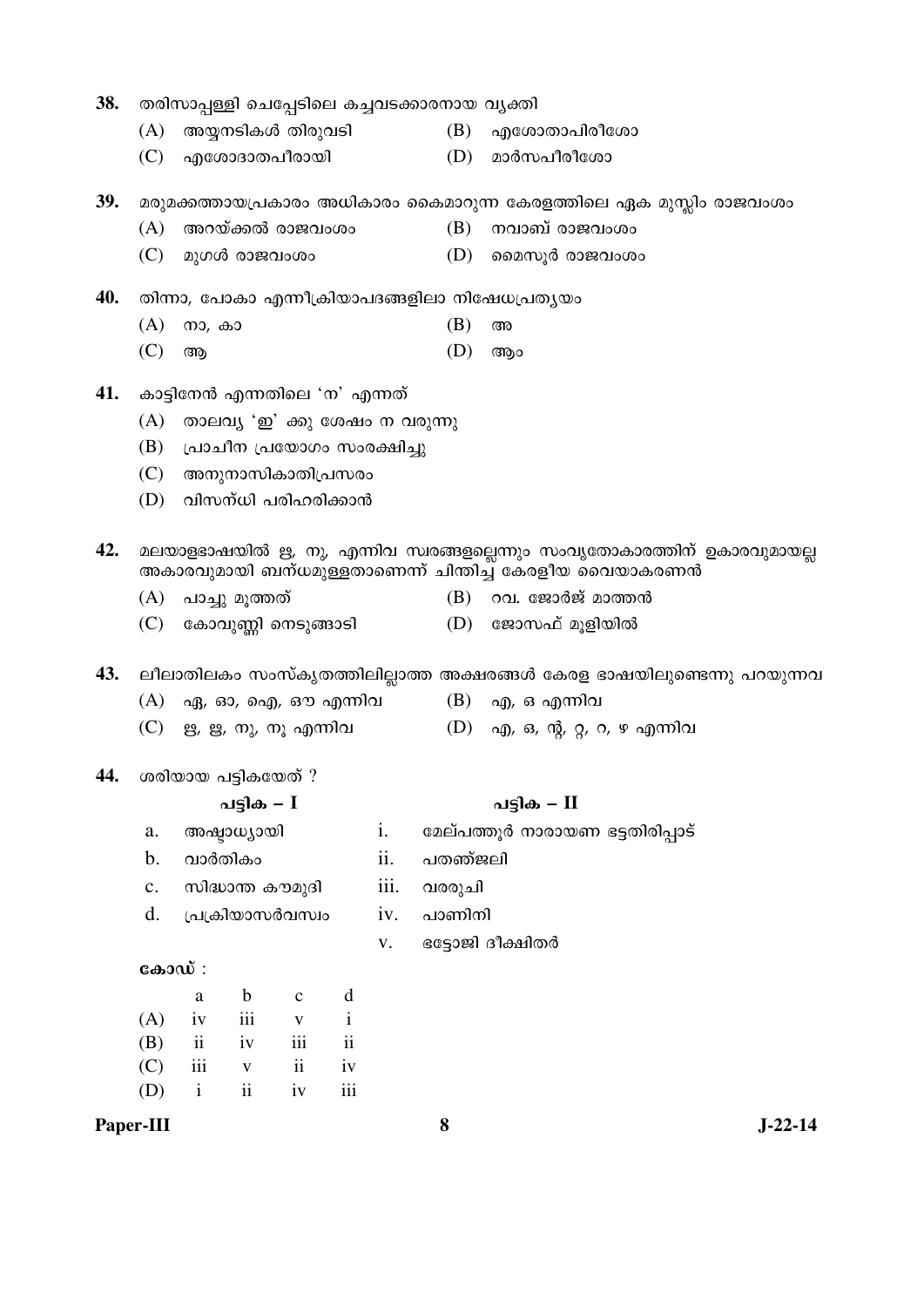- 45. ചേർച്ചയില്ലാത്തത് ഏത് ?
	- $(A)$  ഡോ. കെ.എൻ. എഴുത്തച്ഛൻ  $(B)$  കെ. സാംബശിവ ശാസ്ത്രി
		-
	- $(C)$  ഏ.സി. ശേഖർ  $(D)$  ക്യാന്റർ വിഷർ
- 46. കേരളത്തിൽ നടന്ന ആദ്യ സിനിമാപ്രദർശനം
	- $(A)$  1928ൽ ജെ.സി. ഡാനിയൽ തിരുവനന്തപുരത്ത് പ്രദർശിപ്പിച്ചു.
	- $(B)$  1906ൽ പോൾ വിൻസന്റാണ് കോഴിക്കോട്ട് പ്രദർശനം നടത്തിയത്.
	- $(C)$  1938ൽ ടി.ആർ.സുന്ദരം തിരുവനന്തപുരത്ത് പ്രദർശിപ്പിച്ചു.
	- $(D)$  അർദേഷിർ ഇറാനി 1931ൽ കോഴിക്കോട്ട് പ്രദർശനം നടത്തി.
- 47. ശരിയായ ക്രമമേത് ?
	- $(A)$  രുക്മാംഗദചരിതം, രാമചന്ദ്രവിലാസം, ചിത്രയോഗം, ഉമാകേരളം
	- $(B)$  രാമചന്ദ്രവിലാസം, രുക്മാംഗദചരിതം, ഉമാകേരളം, ചിത്രയോഗം
	- (C) ചിത്രയോഗം, രാമചന്ദ്രവിലാസം, രുക്മാംഗദചരിതം, ഉമാകേരളം
	- $(D)$  ഉമാകേരളം, ചിത്രയോഗം, രാമചന്ദ്രവിലാസം, രുക്മാംഗദചരിതം

| ശരിയായ ഗണമേത് ?<br>48. |  |  |
|------------------------|--|--|
|------------------------|--|--|

|         |                |              | പട്ടിക – $I$                           |              |                                                          |                                  |                    | പട്ടിക – II      |           |
|---------|----------------|--------------|----------------------------------------|--------------|----------------------------------------------------------|----------------------------------|--------------------|------------------|-----------|
|         | a.             |              | നൈസർഗികീച പ്രതിഭാ<br>ശ്രുതാച ബഹുനിർമലം |              | അമന്ദശ്ചാഭിയോഗോ $f$ സ്യാ                                 |                                  | i.                 | കാവൃപ്രകാശം      |           |
|         |                |              | കാരണം കാവൃസമ്പദ:                       |              |                                                          |                                  |                    |                  |           |
|         | b.             |              | സദ്യ പരനിർവൃതയേ                        |              | കാവ്യം യശസേ <i>∱</i> ർഥകൃതേ<br>വ്യവഹാരവിദേ ശിവേതര ക്ഷതയേ |                                  | ii.                | ധ്വന്യാലോകം      |           |
|         |                |              |                                        |              | കാന്താസമ്മിത തയോപദേശയുജേ'                                |                                  | $\overline{111}$ . | കാവ്യാദർശം       |           |
|         | $\mathbf{c}$ . |              |                                        |              |                                                          | 'രമണീയാർത്ഥക പ്രതിപാദക : ശബ്ദ :' |                    |                  |           |
|         | d.             |              | രസഭംഗസ്യ കാരണം                         |              | അനൗചിത്യാദൃതേ നാനൃത്<br>പ്രസിദ്ധൗചിതൃബന്ധസ്തു            |                                  | iv.                | രസഗംഗാധരം        |           |
|         |                |              | രസസ്യോപനിഷത്പരാ                        |              |                                                          |                                  | V.                 | ഔചിതൃവിചാര ചർച്ച |           |
|         | കോഡ് :         |              |                                        |              |                                                          |                                  |                    |                  |           |
|         |                | a            | $\mathbf b$                            | $\mathbf{C}$ | d                                                        |                                  |                    |                  |           |
|         | (A)            | iii          | $\mathbf{i}$                           | iv           | ii                                                       |                                  |                    |                  |           |
|         | (B)            | ii           | iii                                    | V            | iv                                                       |                                  |                    |                  |           |
|         | (C)            | iv           | ii                                     | iii          | $\mathbf{V}$                                             |                                  |                    |                  |           |
|         | (D)            | $\mathbf{i}$ | iv                                     | ii           | iii                                                      |                                  |                    |                  |           |
| 49.     |                |              |                                        |              | ഭാഷാപോഷിണി സഭയുടെ ആദ്യ പേര് ?                            |                                  |                    |                  |           |
|         | (A)            |              | കവിസമാജം                               |              |                                                          | (B)                              |                    | കാവൃസമാജം        |           |
|         | (C)            |              | കവിതാസമാജം                             |              |                                                          | (D)                              |                    | കവിലോകം          |           |
| J-22-14 |                |              |                                        |              |                                                          | 9                                |                    |                  | Paper-III |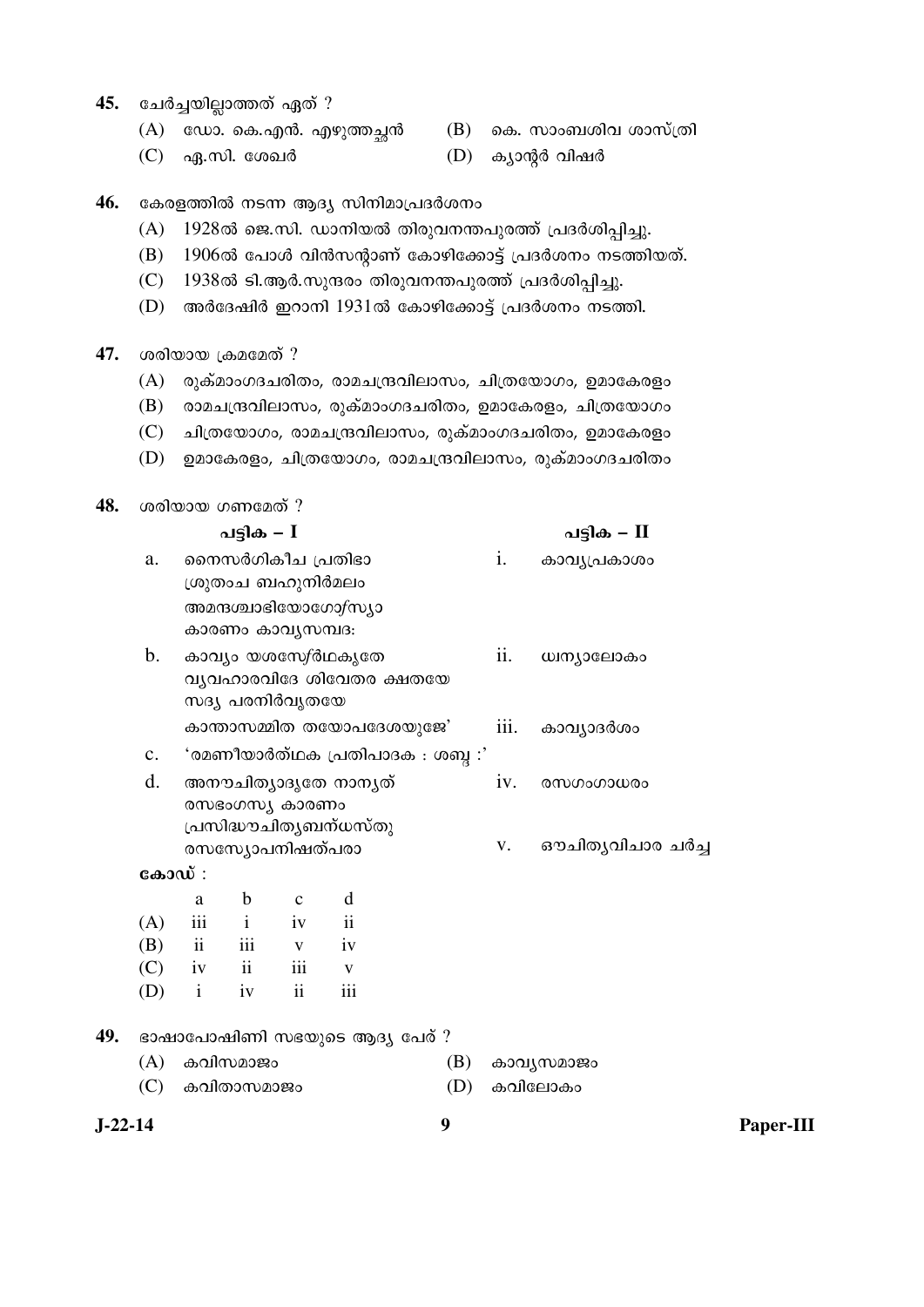| 50. |                | ശരിയായ പട്ടികയേത് ? |               |                    |                                                            |               |                            |  |  |
|-----|----------------|---------------------|---------------|--------------------|------------------------------------------------------------|---------------|----------------------------|--|--|
|     |                |                     |               |                    | പട്ടിക – I                                                 |               | പട്ടിക – II                |  |  |
|     | a.             |                     |               |                    | ഏ കോഴ്സ് ഇൻ ജനറൽ ലിംഗിസ്റ്റിക്സ്                           | i.            | നോം ചോംസ്കി                |  |  |
|     | b.             |                     |               |                    | ട്രാൻസ്ഫർമേഷണൽ ഗ്രാമർ                                      | ii.           | ഫെർഡിനാന്റ് ഡി. സൊസ്സൂർ    |  |  |
|     | c.             |                     |               | ലഘുപാണിനീയം        |                                                            |               | iii. ലിയോണിഡ് ബ്ലൂം ഫീൽഡ്  |  |  |
|     | d.             | ധാതുകാവ്യം          |               |                    |                                                            |               | iv. ഏ.ആർ. രാജരാജവർമ്മ      |  |  |
|     |                |                     |               |                    |                                                            | V.            | മേല്പത്തൂർ നാരായണ ഭട്ടതിരി |  |  |
|     | കോഡ് :         |                     |               |                    |                                                            |               |                            |  |  |
|     |                | a                   | $\mathbf b$   | $\mathbf{C}$       | d                                                          |               |                            |  |  |
|     | (A)            | $\rm ii$            | $\mathbf{i}$  | iv                 | V                                                          |               |                            |  |  |
|     | (B)            | $\overline{111}$    | ii            | $\mathbf V$        | iv                                                         |               |                            |  |  |
|     | (C)            | iv                  | $\mathbf{V}$  | iii                | $\mathbf{i}$                                               |               |                            |  |  |
|     | (D)            | $\mathbf V$         | iv            | $\mathbf{i}$       | iii                                                        |               |                            |  |  |
|     |                |                     |               |                    |                                                            |               |                            |  |  |
| 51. |                | ശരിയായ ഗണമേത് ?     |               |                    |                                                            |               |                            |  |  |
|     |                |                     |               |                    | പട്ടിക <i>–</i> I                                          |               | പട്ടിക – II                |  |  |
|     | a.             |                     |               |                    | കൊടുന്തമിഴ് 6 നയങ്ങളിലൂടെ<br>മലയാളമായിത്തീർന്നു            |               | ഇളാകുളം<br>1.              |  |  |
|     | b.             |                     |               |                    | പൂർവ്വ ദ്രാവിഡ ഭാഷയിൽനിന്നു നേരിട്ടു<br>മലയാളം രൂപപ്പെട്ടു |               | ii. എൽ.വി. രാമസ്വാമി അയ്യർ |  |  |
|     | $\mathbf{c}$ . |                     |               |                    | സംസ്കൃതത്തിൽ നിന്ന് രൂപപ്പെട്ടു                            |               | 111. വടക്കുംകൂർ            |  |  |
|     | d.             |                     |               |                    | പൂർവ്വ മധ്യകാലതമിഴിൽനിന്ന്                                 |               | iv. ഡോ. കെ.എം. ജോർജ്       |  |  |
|     |                |                     |               |                    | ആധുനിക തമിഴും മലയാളവും രൂപപ്പെട്ടു.                        |               | V. ഏ.ആർ. രാജരാജവർമ്മ       |  |  |
|     | കോഡ് :         |                     |               |                    |                                                            |               |                            |  |  |
|     |                | a                   | $\mathbf b$   | $\mathbf c$        | d                                                          |               |                            |  |  |
|     | (A)            | $\mathbf{V}$        | iv            | $\overline{111}$   | $\overline{11}$                                            |               |                            |  |  |
|     | (B)            | iv                  | iii           | $\rm ii$           | $\mathbf{i}$                                               |               |                            |  |  |
|     | (C)            | iii                 | $\mathbf{ii}$ | $\mathbf{i}$       | V                                                          |               |                            |  |  |
|     | (D)            | $\rm ii$            | $\rm i$       | iv                 | iii                                                        |               |                            |  |  |
| 52. |                | ശരിയായ ഗണമേത് ?     |               |                    |                                                            |               |                            |  |  |
|     |                |                     |               |                    | പട്ടിക – $I$                                               |               | പട്ടിക – II                |  |  |
|     | a.             |                     |               |                    | സ്പുഷ്ടം – ച വർത്സ്യാക്ഷരം                                 | i.            | വാകൃഘടനാ പഠനം              |  |  |
|     | b.             |                     |               |                    | ത്തി   ച്ചി – ബദ്ധരൂപിമം                                   | ii. സ്വന പഠനം |                            |  |  |
|     |                |                     |               |                    |                                                            |               |                            |  |  |
|     | $\mathbf{c}$ . |                     |               | അനുവാദ്യം – വിധേയം |                                                            |               | iii. അർത്ഥ പഠനം            |  |  |
|     | d.             |                     |               |                    |                                                            |               |                            |  |  |
|     |                |                     |               |                    | കൂത്തച്ചി – കൂത്ത് പറയുന്ന സ്ത്രീ                          |               | iv. രൂപിമ പഠനം             |  |  |
|     | കോഡ് :         |                     |               |                    |                                                            |               | v. പ്രജനക വ്യാകരണം         |  |  |
|     |                | a                   | $\mathbf b$   | $\mathbf c$        | d                                                          |               |                            |  |  |
|     | (A)            | $\mathbf{i}$        | $\mathbf V$   | iv                 | $\mathbf{ii}$                                              |               |                            |  |  |
|     | (B)            | $\rm ii$            | iv            | $\mathbf{i}$       | iii                                                        |               |                            |  |  |
|     | (C)            | iii                 | $\rm ii$      | iv                 | V                                                          |               |                            |  |  |

Paper-III

 $10$ 

 $J-22-14$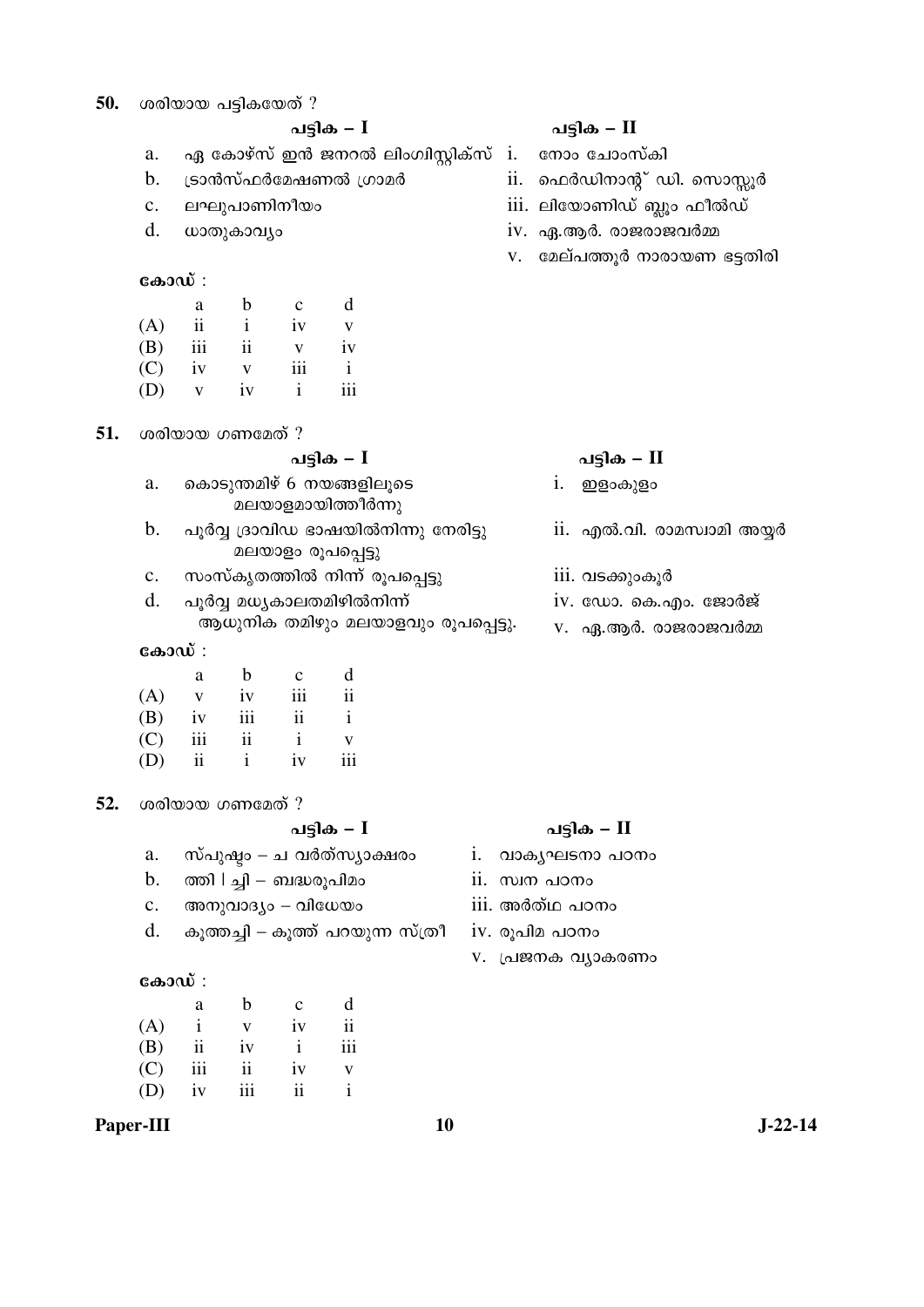| 53.       |                                                                   |                                                                               | ശരിയായ ക്രമമേത് ?                        |                             |                            |                                          |     |                                  |      |           |
|-----------|-------------------------------------------------------------------|-------------------------------------------------------------------------------|------------------------------------------|-----------------------------|----------------------------|------------------------------------------|-----|----------------------------------|------|-----------|
|           | പട്ടിക – $I$                                                      |                                                                               |                                          |                             |                            |                                          |     | പട്ടിക – II                      |      |           |
|           | a.                                                                | ന്യൂ ക്രിട്ടിസിസം<br>വാട്ട് ഈസ് ആർട്<br>കല ജീവിതത്തിനുവേണ്ടി                  |                                          |                             |                            |                                          |     | ക്രോച്ചേ                         |      |           |
|           | b.                                                                |                                                                               |                                          |                             |                            |                                          |     | ii. മാത്യു ആർനോൾഡ്               |      |           |
|           | $\mathbf{c}$ .                                                    |                                                                               |                                          |                             |                            |                                          |     | iii. ടോൾസ്റ്റോയി                 |      |           |
|           | d.                                                                |                                                                               |                                          | അന്തർജ്ഞാനപരമായ അറിവ്       |                            |                                          |     | iv. ജോൺ ക്രോറാൻസം                |      |           |
|           |                                                                   |                                                                               |                                          |                             |                            |                                          |     | v. ഫ്രോയ്ഡ്                      |      |           |
|           | കോഡ് :                                                            |                                                                               |                                          |                             |                            |                                          |     |                                  |      |           |
|           |                                                                   | a                                                                             | $\mathbf b$<br>$\overline{\textbf{iii}}$ | $\frac{c}{ii}$              | $\mathbf d$<br>$\mathbf i$ |                                          |     |                                  |      |           |
|           | (A)<br>(B)                                                        | iv<br>$\mathbf V$                                                             | $\rm ii$                                 | $\mathbf{i}$                | iii                        |                                          |     |                                  |      |           |
|           | (C)                                                               | iv                                                                            | $\mathbf{i}$                             | iii                         | $\overline{\textbf{ii}}$   |                                          |     |                                  |      |           |
|           | (D)                                                               | iii                                                                           | $\rm ii$                                 | iv                          | $\mathbf{V}$               |                                          |     |                                  |      |           |
| 54.       |                                                                   |                                                                               | ശരിയായ പട്ടികയേത് ?                      |                             |                            |                                          |     |                                  |      |           |
|           |                                                                   |                                                                               | പട്ടിക – $I$                             |                             |                            | പട്ടിക – II                              |     |                                  |      |           |
|           | a.                                                                |                                                                               | വൈകൃത കക്ഷ്യ                             |                             | i.                         | മലയാളം                                   |     |                                  |      |           |
|           | b.                                                                | ii. ഇംഗ്ലീഷ്<br>പ്രാകൃത കക്ഷ്യ                                                |                                          |                             |                            |                                          |     |                                  |      |           |
|           | iii. സംസ്കൃതം<br>അപഗ്രഥിത കക്ഷ്യ<br>$\mathbf{c}.$                 |                                                                               |                                          |                             |                            |                                          |     |                                  |      |           |
|           | d.<br>iv. മന്ദാറിൻ<br>സംശ്ലിഷ്ട കക്ഷ്യ<br>v. എസ്പരാന്റോ<br>കോഡ് : |                                                                               |                                          |                             |                            |                                          |     |                                  |      |           |
|           |                                                                   |                                                                               |                                          |                             |                            |                                          |     |                                  |      |           |
|           |                                                                   |                                                                               |                                          |                             |                            |                                          |     |                                  |      |           |
|           | (A)                                                               | a<br>iv                                                                       | $\mathbf b$<br>$\rm ii$                  | $\mathbf c$<br>$\mathbf{i}$ | d<br>iii                   |                                          |     |                                  |      |           |
|           | (B)                                                               | $\mathbf{i}$                                                                  | iii                                      | $\mathbf{V}$                | $\overline{\mathbf{ii}}$   |                                          |     |                                  |      |           |
|           | (C)                                                               | $\ddot{\mathbf{i}}$                                                           | $\mathbf{V}$                             | iv                          | iii                        |                                          |     |                                  |      |           |
|           | (D)                                                               | iii                                                                           | iv                                       | ii                          | $\mathbf{i}$               |                                          |     |                                  |      |           |
| 55.       |                                                                   |                                                                               |                                          | സൊസ്സ്യൂറിന്റെ ഭാഷാപ്രകടന   |                            |                                          |     | (Parole) ത്തിലൂന്നിയ പഠനങ്ങൾക്കു | പകരാ | നോം       |
|           |                                                                   |                                                                               |                                          |                             |                            | ചോംസ്കി _______ൽ ഊന്നിയാണ് പഠിക്കുന്നത്. |     |                                  |      |           |
|           | (A)                                                               |                                                                               |                                          | സിദ്ധി / കോംപിറ്റൻസ്        |                            |                                          | (B) | പ്രകടനം / പെർഫോമൻസ്              |      |           |
|           |                                                                   |                                                                               | $(C)$ ലിബിഡോ                             |                             |                            |                                          |     | $(D)$ ഈദ്                        |      |           |
| 56.       |                                                                   |                                                                               | ശരിയായ പട്ടികയേത് ?                      |                             |                            |                                          |     |                                  |      |           |
|           |                                                                   |                                                                               | പട്ടിക <i>–</i> I                        |                             |                            |                                          |     | പട്ടിക – II                      |      |           |
|           | a.                                                                |                                                                               |                                          | പുതു സന്ദർഭത്തിനുചേർന്ന     |                            |                                          | i.  | മൃഗ ഭാഷ                          |      |           |
|           |                                                                   | പുതുപദനിർമിതി<br>സാർവലൗകിക പ്രതീകങ്ങൾ<br>ബുദ്ധൻ ചിരിക്കുന്നു<br>രംപുന്തനവരുതി |                                          |                             |                            |                                          |     | 11. മനുഷ്യ ഭാഷ                   |      |           |
|           | b.                                                                |                                                                               |                                          |                             |                            |                                          |     | iii. മറിച്ചു ചൊല്ലൽ              |      |           |
|           | $\mathbf{c}$ .                                                    |                                                                               |                                          |                             |                            |                                          |     | iv. രഹസ്യ ഭാഷ                    |      |           |
|           | d.                                                                |                                                                               |                                          |                             |                            |                                          |     | v. ചിഹ്ന ഭാഷ                     |      |           |
|           | കോഡ് :                                                            |                                                                               |                                          |                             |                            |                                          |     |                                  |      |           |
|           | (A)                                                               | a<br>$\mathbf{i}$                                                             | b<br>iv                                  | $\frac{c}{ii}$              | d<br>$\mathbf V$           |                                          |     |                                  |      |           |
|           | (B)                                                               | iii                                                                           |                                          | $\mathbf{i}$                | $\mathbf{ii}$              |                                          |     |                                  |      |           |
|           | (C)                                                               | iv                                                                            | $\frac{v}{ii}$<br>$\mathbf{i}$           | iii                         | $\frac{v}{111}$            |                                          |     |                                  |      |           |
| $J-22-14$ | (D)                                                               | ii                                                                            |                                          | iv                          |                            |                                          | 11  |                                  |      | Paper-III |
|           |                                                                   |                                                                               |                                          |                             |                            |                                          |     |                                  |      |           |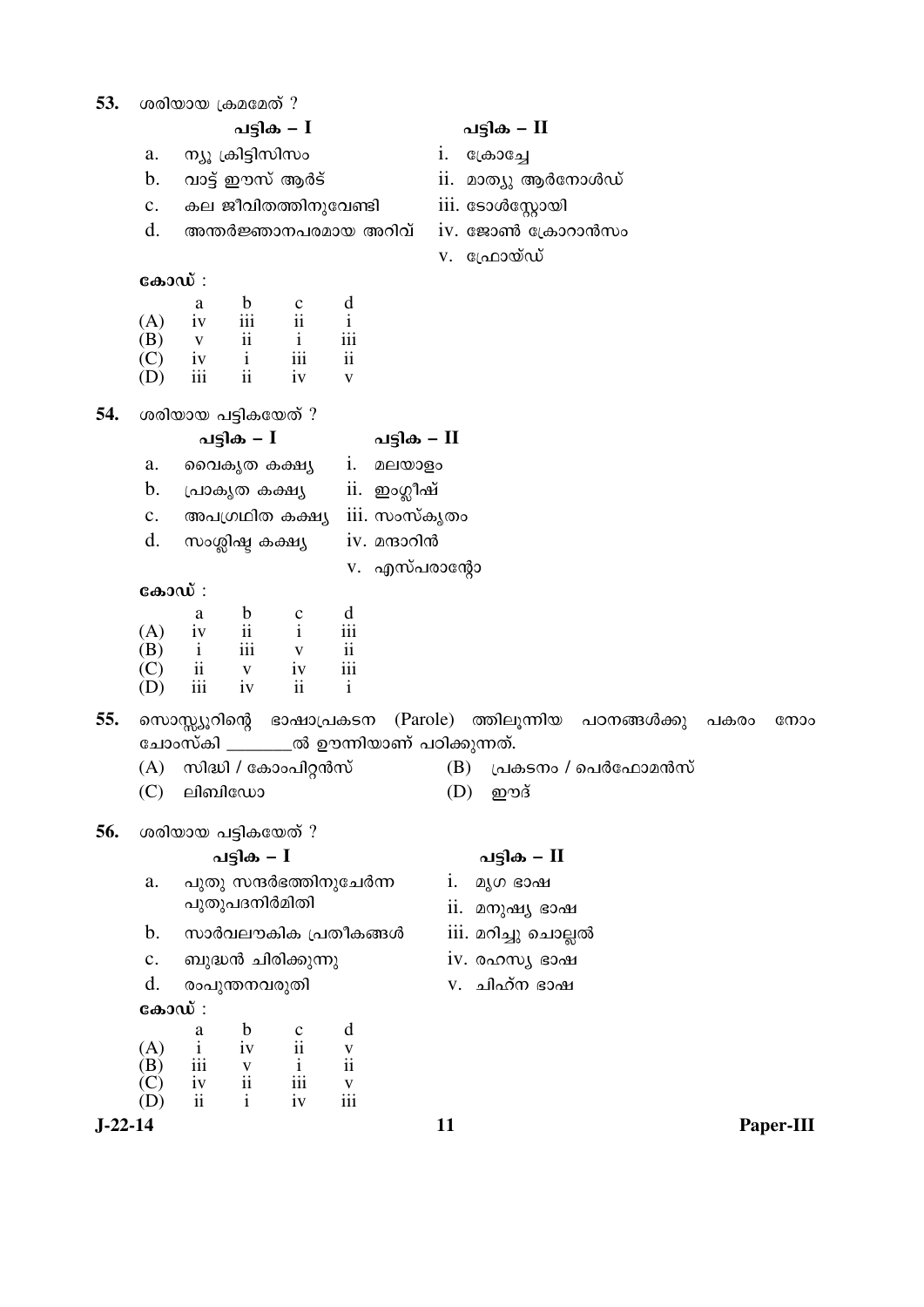| 57. |                                                              |                         |                                                                        |                                                          |                                                 |                |                                               | ബഹുഭാഷകൾ ആശയവിനിമയത്തിനുപയോഗിച്ചുവരുന്ന ജില്ല       |                                                        |  |           |  |  |
|-----|--------------------------------------------------------------|-------------------------|------------------------------------------------------------------------|----------------------------------------------------------|-------------------------------------------------|----------------|-----------------------------------------------|-----------------------------------------------------|--------------------------------------------------------|--|-----------|--|--|
|     | (A)                                                          |                         | കാസർഗോഡ്                                                               |                                                          |                                                 |                | (B)                                           | ആലപ്പുഴ                                             |                                                        |  |           |  |  |
|     | (C)                                                          | തൃശ്ശൂർ                 |                                                                        |                                                          |                                                 |                | (D)                                           | കൊല്ലം                                              |                                                        |  |           |  |  |
| 58. | ഓരോ വൃക്തികളുടെ ആശയവിനിമയത്തിനും തനതായ ഈണം, താനം, പദസന്നിവേശ |                         |                                                                        |                                                          |                                                 |                |                                               |                                                     |                                                        |  |           |  |  |
|     |                                                              |                         |                                                                        |                                                          |                                                 |                |                                               | രീതി എന്നിവ ഉണ്ട്, ഇതിനെ ________ എന്നു പറയുന്നു.   |                                                        |  |           |  |  |
|     | (A)                                                          | റജിസ്റ്റർ               |                                                                        |                                                          |                                                 |                | (B)                                           | തന്മൊഴി                                             |                                                        |  |           |  |  |
|     | (C)                                                          |                         | കേന്ദ്ര മേഖല                                                           |                                                          |                                                 |                | (D)                                           | അവശിഷ്ട മേഖല                                        |                                                        |  |           |  |  |
| 59. |                                                              | ഭാഷാശാസ്ത്ര             |                                                                        |                                                          | പഠനത്തിൽ                                        |                |                                               | ഏകകാലികപഠനം,                                        | ബഹുകാലികപഠനം                                           |  | എന്നീ     |  |  |
|     |                                                              |                         |                                                                        |                                                          |                                                 |                | സങ്കല്പനങ്ങൾ അവതരിപ്പിച്ച ഭാഷാശാസ്ത്രജ്ഞൻ     |                                                     |                                                        |  |           |  |  |
|     | (A)                                                          |                         |                                                                        |                                                          | ലിയോണിഡ് ബ്ലൂം ഫീൽഡ്                            |                |                                               |                                                     | (B) ഫെർഡിനാന്റ് ഡി. സൊസ്സ്യൂർ                          |  |           |  |  |
|     |                                                              |                         | (C) ഭ. കൃഷ്ണമൂർത്തി                                                    |                                                          |                                                 |                | (D)                                           |                                                     | കാമിൽ വി. സെലബിൾ                                       |  |           |  |  |
| 60. |                                                              |                         |                                                                        |                                                          | കാരകബന്ധം യോജിക്കാത്തത്                         |                |                                               |                                                     |                                                        |  |           |  |  |
|     | (A)                                                          |                         | നിന്നോടു പറഞ്ഞിട്ട്                                                    |                                                          |                                                 |                | (B)                                           | നിന്നെ കണ്ടു                                        |                                                        |  |           |  |  |
|     | (C)                                                          |                         | നിനക്കു തന്നു                                                          |                                                          |                                                 |                | (D)                                           | നിന്റെ കാര്യം                                       |                                                        |  |           |  |  |
| 61. |                                                              |                         | ശരിയായ ഗണമേത് ?                                                        |                                                          |                                                 |                |                                               |                                                     |                                                        |  |           |  |  |
|     |                                                              |                         | പട്ടിക – $I$                                                           |                                                          |                                                 | $\mathbf{i}$ . |                                               | പട്ടിക – II                                         |                                                        |  |           |  |  |
|     | അന്റോണിയോ ഗ്രാംഷി<br>a.                                      |                         |                                                                        |                                                          |                                                 |                | സ്ത്രീവാദം                                    |                                                     |                                                        |  |           |  |  |
|     | റൊളാങ് ബാർത്<br>b.                                           |                         |                                                                        |                                                          |                                                 |                |                                               | ii. അപനിർമ്മാണം                                     |                                                        |  |           |  |  |
|     | സിമങ് ദി ബോവർ<br>$\mathbf{c}$ .<br>d.<br>ദറിദ                |                         |                                                                        |                                                          |                                                 |                | iii. രാഷ്ട്രീയാ ബോധത്വം                       |                                                     |                                                        |  |           |  |  |
|     |                                                              |                         |                                                                        |                                                          |                                                 |                | iv. എഴുത്തുകാരന്റെ മരണം<br>V. ജൈവബുദ്ധിജീവികൾ |                                                     |                                                        |  |           |  |  |
|     |                                                              |                         |                                                                        |                                                          |                                                 |                |                                               |                                                     |                                                        |  |           |  |  |
|     | കോഡ് :                                                       |                         |                                                                        |                                                          |                                                 |                |                                               |                                                     |                                                        |  |           |  |  |
|     | (A)                                                          | a                       | $\mathbf b$                                                            | $\begin{array}{cc} c & i \\ i & ii \\ i & j \end{array}$ | $\frac{d}{ii}$                                  |                |                                               |                                                     |                                                        |  |           |  |  |
|     | (B)                                                          |                         | $\begin{tabular}{cc} v & iv \\ iv & iii \\ iii & ii \\ \end{tabular}$  |                                                          | $\rm i$                                         |                |                                               |                                                     |                                                        |  |           |  |  |
|     | (C)<br>(D)                                                   | $\overline{\mathbf{u}}$ | $\mathbf{i}$                                                           | $\frac{iv}{iii}$                                         | $\mathbf{V}$<br>iv                              |                |                                               |                                                     |                                                        |  |           |  |  |
| 62. |                                                              |                         |                                                                        |                                                          | ഏ.ആറിന്റെ 'ആംഗല സാമ്രാജ്യം'                     |                |                                               |                                                     |                                                        |  |           |  |  |
|     | (A)                                                          |                         |                                                                        |                                                          |                                                 |                |                                               | ബ്രിട്ടീഷ്-ഇന്ത്യാചരിത്രം വർണിക്കുന്ന മലയാളകാവ്യം   |                                                        |  |           |  |  |
|     | (B)                                                          |                         |                                                                        |                                                          |                                                 |                |                                               | ബ്രിട്ടീഷ്-ഇന്ത്യാചരിത്രം വർണിക്കുന്ന സംസ്കൃതകാവ്യം |                                                        |  |           |  |  |
|     | (C)                                                          |                         |                                                                        |                                                          |                                                 |                | വിക്ടോറിയാ മഹാരാജ്ഞിയുടെ അപദാനം               |                                                     |                                                        |  |           |  |  |
|     | (D)                                                          |                         |                                                                        |                                                          |                                                 |                |                                               |                                                     | മഹാത്മാഗാന്ധിയുടെ ലണ്ടൻവാസം പ്രമേയമാക്കിയ ചരിത്രകാവ്യം |  |           |  |  |
| 63. |                                                              |                         | ചേരുംപടി ചേർക്കുക.                                                     |                                                          |                                                 |                |                                               |                                                     |                                                        |  |           |  |  |
|     |                                                              |                         | പട്ടിക – $I$                                                           |                                                          |                                                 |                | പട്ടിക – $\Pi$                                |                                                     |                                                        |  |           |  |  |
|     | ബി. മുരളി<br>a.                                              |                         |                                                                        |                                                          |                                                 | 1.             | ഒറ്റവാതിൽ                                     |                                                     |                                                        |  |           |  |  |
|     | സുഭാഷ് ചന്ദ്രൻ<br>b.                                         |                         |                                                                        |                                                          |                                                 |                |                                               | ii. ഉബർട്ടോ എക്കോ                                   |                                                        |  |           |  |  |
|     | സതോഷ് എച്ചിക്കാനം<br>c.                                      |                         |                                                                        |                                                          |                                                 |                |                                               |                                                     | iii. ഘടികാരങ്ങൾനിലയ്ക്കുന്ന സമയം                       |  |           |  |  |
|     | d.                                                           |                         | സുസ്മേഷ് ചന്ത്രോത്ത്                                                   |                                                          |                                                 |                |                                               |                                                     | iv. മൂന്നു അന്ധന്മാർ ആനയെ വിവരിക്കുന്നു                |  |           |  |  |
|     |                                                              |                         |                                                                        |                                                          |                                                 |                |                                               | v. വെയിൽ ചായുമ്പോൾ                                  |                                                        |  |           |  |  |
|     | കോഡ് :                                                       |                         |                                                                        |                                                          |                                                 |                |                                               |                                                     |                                                        |  |           |  |  |
|     |                                                              |                         | $\begin{array}{ccc} a & b \\ ii & iii \\ v & i \\ iv & ii \end{array}$ | $\begin{array}{c} c \\ i \\ iv \\ iii \end{array}$       | d                                               |                |                                               |                                                     |                                                        |  |           |  |  |
|     | $\begin{array}{c} (A) \\ (B) \end{array}$                    |                         |                                                                        |                                                          |                                                 |                |                                               |                                                     |                                                        |  |           |  |  |
|     | C)                                                           |                         |                                                                        |                                                          | $\frac{v}{\text{iii}}$<br>$\frac{1}{\text{ii}}$ |                |                                               |                                                     |                                                        |  |           |  |  |
|     |                                                              | iii                     | $\overline{\mathbf{V}}$                                                | iv                                                       |                                                 |                |                                               |                                                     |                                                        |  |           |  |  |
|     | Paper-III                                                    |                         |                                                                        |                                                          |                                                 |                | 12                                            |                                                     |                                                        |  | $J-22-14$ |  |  |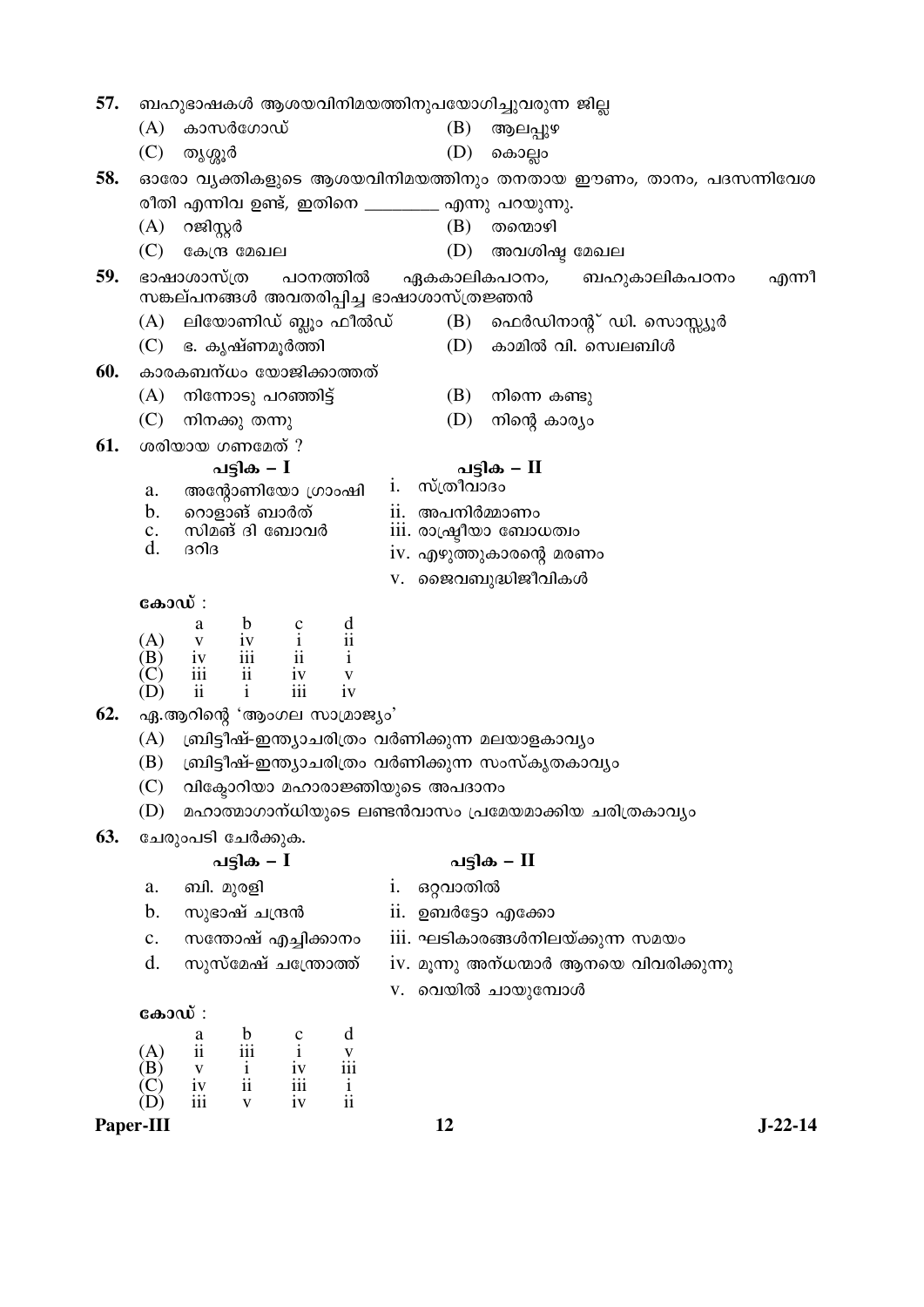| 64.       |                                                                                     |                          | ചേരുംപടി ചേർക്കുക.            |              |                          |            |                                     |                                                                   |  |  |  |  |
|-----------|-------------------------------------------------------------------------------------|--------------------------|-------------------------------|--------------|--------------------------|------------|-------------------------------------|-------------------------------------------------------------------|--|--|--|--|
|           |                                                                                     |                          | പട്ടിക – I                    |              |                          |            | പട്ടിക – II                         |                                                                   |  |  |  |  |
|           | a.                                                                                  |                          | സിതാര എസ്.                    |              |                          |            | i. മോഹമഞ്ഞ                          |                                                                   |  |  |  |  |
|           | b.                                                                                  |                          | പ്രിയ ഏ.എസ്.                  |              |                          | ii. അക്ഷരം |                                     |                                                                   |  |  |  |  |
|           | c.                                                                                  |                          | കെ.ആർ. മീര                    |              |                          |            | iii. ഒരു ലെസ്ബിയൻ പശു               |                                                                   |  |  |  |  |
|           | d.<br>കെ.പി. സുധീര                                                                  |                          |                               |              |                          |            | iv. മഞ്ഞ മരങ്ങൾക്കുചുറ്റും          |                                                                   |  |  |  |  |
|           |                                                                                     |                          |                               |              |                          |            | v. വേഷപ്പകർച്ച                      |                                                                   |  |  |  |  |
|           |                                                                                     | കോഡ് :                   |                               |              |                          |            |                                     |                                                                   |  |  |  |  |
|           |                                                                                     | a                        | $\mathbf b$                   | $\mathbf C$  | d                        |            |                                     |                                                                   |  |  |  |  |
|           | (A)                                                                                 | iv                       | $\mathbf V$                   | $\mathbf{i}$ | $\mathbf{ii}$            |            |                                     |                                                                   |  |  |  |  |
|           | (B)                                                                                 | $\overline{\textbf{ii}}$ | iii                           | $\mathbf V$  | $\mathbf{i}$             |            |                                     |                                                                   |  |  |  |  |
|           | (C)                                                                                 | $\mathbf{i}$             | ii                            | iv           | $\mathbf V$              |            |                                     |                                                                   |  |  |  |  |
|           | (D)                                                                                 | $\mathbf V$              | iv                            | $\mathbf{i}$ | $\mathbf{ii}$            |            |                                     |                                                                   |  |  |  |  |
| 65.       |                                                                                     |                          |                               |              |                          |            |                                     | തിരക്കഥകളുടെയും അനുവർത്തനത്തിനാധാരമായ മൂലകൃതികളുടെയും പട്ടിക താഴെ |  |  |  |  |
|           |                                                                                     |                          | കൊടുക്കുന്നു. ശരിയായ ഗണമേത് ? |              |                          |            |                                     |                                                                   |  |  |  |  |
|           |                                                                                     |                          | പട്ടിക <i>–</i> I             |              |                          |            |                                     | പട്ടിക – II                                                       |  |  |  |  |
|           | ഇരിക്കപ്പിണ്ഡം<br>a.<br>b.<br>നീലവെളിച്ചം<br>നഷ്ടപ്പെട്ട നീലാംബരി<br>$\mathbf{c}$ . |                          |                               |              |                          |            | i.                                  | ആൾക്കൂട്ടത്തിൽ തനിയെ                                              |  |  |  |  |
|           |                                                                                     |                          |                               |              |                          |            | $ii.$ 2 $9$                         |                                                                   |  |  |  |  |
|           |                                                                                     |                          |                               |              |                          |            | iii. നീയെത്ര ധനൃ                    |                                                                   |  |  |  |  |
|           | d.<br>സ്വർഗം തുറക്കുന്ന സമയം                                                        |                          |                               |              |                          |            | iv. പുരുഷാർഥം                       |                                                                   |  |  |  |  |
|           |                                                                                     |                          |                               |              |                          |            | v. ഭാർഗവീനിലയം                      |                                                                   |  |  |  |  |
|           |                                                                                     | കോഡ് :                   |                               |              |                          |            |                                     |                                                                   |  |  |  |  |
|           |                                                                                     | a                        | $\mathbf b$                   | $\mathbf c$  | d                        |            |                                     |                                                                   |  |  |  |  |
|           | (A)                                                                                 | iv                       | $\mathbf V$                   | $\rm ii$     | $\mathbf{i}$             |            |                                     |                                                                   |  |  |  |  |
|           | (B)                                                                                 | $\overline{\textbf{ii}}$ | iii                           | $\mathbf{i}$ | $\mathbf V$              |            |                                     |                                                                   |  |  |  |  |
|           | (C)                                                                                 | $\mathbf{i}$             | $\,$ iii                      | iv           | $\overline{\textbf{ii}}$ |            |                                     |                                                                   |  |  |  |  |
|           | (D)                                                                                 | iii                      | 1V                            | 1            | V                        |            |                                     |                                                                   |  |  |  |  |
| 66.       |                                                                                     |                          |                               |              |                          |            |                                     | മൂല രചനകൾ – അനുവർതന തിരക്കഥകൾ – ശരിയായ ഗണമേത് ?                   |  |  |  |  |
|           |                                                                                     |                          | പട്ടിക – $I$                  |              |                          |            |                                     | പട്ടിക – II                                                       |  |  |  |  |
|           | a.                                                                                  |                          |                               |              |                          |            | ചെറിയ ചെറിയ ഭൂകമ്പങ്ങൾ i. നിർമാല്യം |                                                                   |  |  |  |  |
|           | b.                                                                                  |                          | അനുബന്ധം                      |              |                          |            | ii. கூரக <sub>்</sub>               |                                                                   |  |  |  |  |
|           | $\mathbf{c}.$                                                                       |                          | തിത്തുണ്ണി                    |              |                          |            |                                     | iii. ഒരിടത്തൊരു ഫയൽവാൻ                                            |  |  |  |  |
|           | d.                                                                                  |                          | നമുക്കുപാർക്കാൻ മുന്തിര       |              |                          |            |                                     | iv. നമുക്കു ഗ്രാമങ്ങളിൽ ചെന്നു രാപാർക്കാം                         |  |  |  |  |
|           |                                                                                     |                          |                               |              |                          |            |                                     | v. എന്നു സ്വന്തം ജാനകിക്കുട്ടി                                    |  |  |  |  |
|           |                                                                                     | കോഡ് :                   |                               |              |                          |            |                                     |                                                                   |  |  |  |  |
|           |                                                                                     | a                        | $\mathbf b$                   | $\mathbf{C}$ | d                        |            |                                     |                                                                   |  |  |  |  |
|           | (A)                                                                                 | iv                       | $\rm ii$                      | $\mathbf{i}$ | $\mathbf V$              |            |                                     |                                                                   |  |  |  |  |
|           | (B)                                                                                 | $\mathbf{V}$             | $\rm iii$                     | $\rm ii$     | iv                       |            |                                     |                                                                   |  |  |  |  |
|           | (C)                                                                                 | $\mathbf{ii}$            | $\mathbf{i}$                  | iii          | $\mathbf V$              |            |                                     |                                                                   |  |  |  |  |
|           | (D)                                                                                 | $\,\dot{1}$              | iv                            | $\mathbf V$  | $\mathbf{ii}$            |            |                                     |                                                                   |  |  |  |  |
| $J-22-14$ |                                                                                     |                          |                               |              |                          |            | 13                                  | Paper-                                                            |  |  |  |  |

Paper-III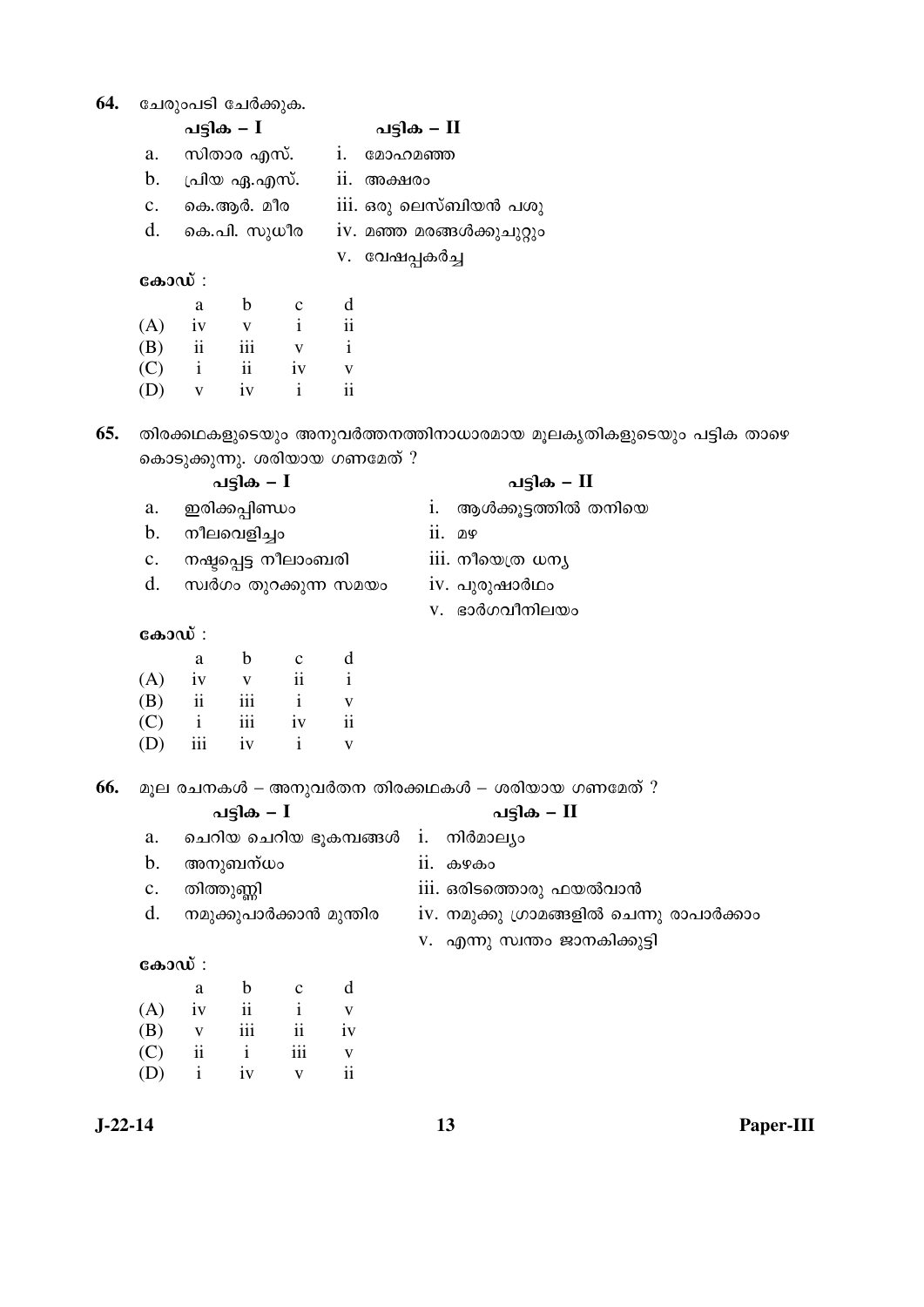67. സർഗാത്മ കൃതികളെ സർഗാത്മക രചനകൾകൊണ്ടുതന്നെ നിരൂപണം ചെയ്യുന്ന 'വിഡംബന വിമർശന'ത്തിന്റെ ചില മാതൃകകൾ താഴെ കൊടുക്കുന്നു. ശരിയായ ഗണമേത് ?<br>പടിക — I

|     |                |              | പട്ടിക – $I$               |              |                           | പട്ടിക – II                                 |                                                               |  |  |  |  |
|-----|----------------|--------------|----------------------------|--------------|---------------------------|---------------------------------------------|---------------------------------------------------------------|--|--|--|--|
|     | a.             |              | ദാത്യൂഹ സന്ദേശം            |              |                           | i. സഞ്ജയൻ                                   |                                                               |  |  |  |  |
|     | b.             |              | പറങ്ങോടീ പരിണയം            |              |                           | ii. ശീവൊള്ളി നാരായണൻ നമ്പൂതിരി              |                                                               |  |  |  |  |
|     | $\mathbf{c}$ . |              | ചക്കീചങ്കരാ                |              |                           |                                             | iii. കിഴക്കേപ്പാട്ട് രാമൻകുട്ടി മേനോൻ                         |  |  |  |  |
|     | d.             |              | മോഹിതൻ                     |              |                           |                                             | iv. മുൻഷി രാമക്കുറുപ്പ്                                       |  |  |  |  |
|     |                |              |                            |              |                           |                                             | v. കെ.സി. നാരായണൻ നമ്പ്യാർ                                    |  |  |  |  |
|     | കോഡ് :         |              |                            |              |                           |                                             |                                                               |  |  |  |  |
|     |                | $\rm{a}$     | $\mathbf b$                | $\mathbf{C}$ | d                         |                                             |                                                               |  |  |  |  |
|     | (A)            | $\mathbf{V}$ |                            | $iii \t i$   | iv                        |                                             |                                                               |  |  |  |  |
|     | (B)            | ii           | iii                        | iv           | $\mathbf{i}$              |                                             |                                                               |  |  |  |  |
|     |                | $(C)$ iv ii  |                            | $\mathbf{V}$ | $\overline{\mathbf{iii}}$ |                                             |                                                               |  |  |  |  |
|     | (D)            | iii          | ii                         | $\mathbf{V}$ | iv                        |                                             |                                                               |  |  |  |  |
| 68. |                |              |                            |              |                           | കുട്ടിക്കൃഷ്ണ മാരാരുടെ അടയാള മുദ്രകൾ        |                                                               |  |  |  |  |
|     | (1)            |              | നിരൂപണത്തിലെ വൃക്തിനിഷ്ഠത  |              |                           |                                             |                                                               |  |  |  |  |
|     | (2)            |              | സാഹിത്യം വിദ്യയാണെന്ന വാദം |              |                           |                                             |                                                               |  |  |  |  |
|     | (3)            |              | പുരോഗമനസാഹിത്യ പക്ഷപാതം    |              |                           |                                             |                                                               |  |  |  |  |
|     |                |              |                            |              |                           |                                             | (4) യുക്തിബോധത്തിന്റെയും സൗന്ദര്യബോധത്തിന്റെയും സമൃക്സമ്മേളനം |  |  |  |  |
|     | (A)            |              | 1 <b>ഉം 3 ഉം</b> ശരി       |              |                           |                                             | (B) 3 ഉം 4 ഉം ശരി                                             |  |  |  |  |
|     | (C)            |              | 4 മാത്രം ശരി               |              |                           |                                             | (D) 1 ഉം 2 ഉം 4 ഉം ശരി                                        |  |  |  |  |
| 69. |                |              |                            |              |                           | മുണ്ടശ്ശേരിയുടെ കാവൃപീഠികയുടെ പ്രസക്തി      |                                                               |  |  |  |  |
|     | (A)            |              |                            |              |                           | പാശ്ചാതൃ-പൗരസ്തൃ സാഹിതൃ തത്വങ്ങളുടെ സമന്വയം |                                                               |  |  |  |  |
|     | (B)            |              | ആശാൻ കവിതയുടെ നിരൂപണം      |              |                           |                                             |                                                               |  |  |  |  |
|     | (C)            |              |                            |              |                           |                                             | സംസ്കൃതകാവൃ സങ്കേതങ്ങളുടെ നൂതന വ്യാഖ്യാനം                     |  |  |  |  |
|     | (D)            |              | രൂപഭദ്രതാവാദം              |              |                           |                                             |                                                               |  |  |  |  |

**70.** ശരിയായ ഗണമേത് ?

#### ãȰ‰ **– I** ãȰ‰ **– II**

- a. കേരളമിത്രം i. പരവൂർ കേശവനാശാൻ
- $b.$  കേരള ദീപിക  $i.$  മാണിക്കത്തനാർ
- c. œ½Ÿ¯—° š±ã°‰ iii. µüò¨Ì ¸ ‰²Ç°¥¯£ ¶£¶œ¯Ï
- d. സുജാനന്ദിനി iv. ദേവ്ജി ഭീംജി
	- $V.$  ബെഞ്ചമിൻ ബെയിലി

#### $\cos 3\omega$ :

|     | а                       | h   | $\mathbf c$ | d  |
|-----|-------------------------|-----|-------------|----|
| (A) | iii                     | ii  | v           | iv |
| (B) | $\overline{\mathbf{u}}$ | V   | iv          | i  |
| (C) | $\mathbf{i}$            | iii | v           | ii |
| (D) | iv                      | iii | ii          |    |
|     |                         |     |             |    |

#### **Paper-III** J-22-14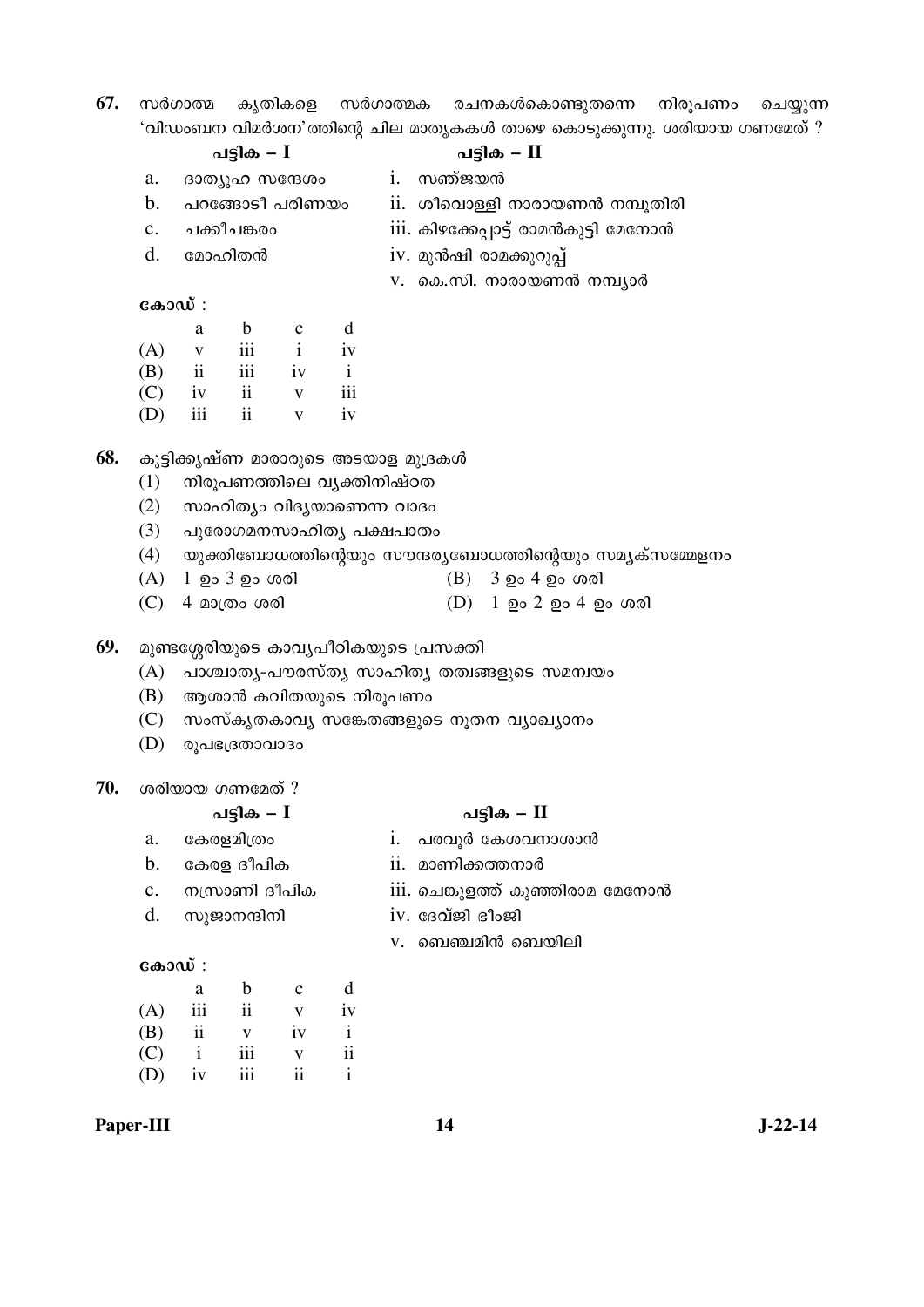|  | 71.   കേരളത്തിൽ ടെലിവിഷൻ പ്രക്ഷേപണം ആരംഭിച്ചത് |  |
|--|------------------------------------------------|--|
|  |                                                |  |

|  | $(A)$ 1978ൽ        | (B) 1959ൽ   |
|--|--------------------|-------------|
|  | $\sim$ 1000 $\sim$ | $\sqrt{10}$ |

(C) 1982ൽ (D) 1975ൽ

| 72. | ശരിയായ ഗണമേത് ? |                                                                                                                       |                                                                                                                                        |             |                                             |                                      |     |                                                  |  |                                                                    |
|-----|-----------------|-----------------------------------------------------------------------------------------------------------------------|----------------------------------------------------------------------------------------------------------------------------------------|-------------|---------------------------------------------|--------------------------------------|-----|--------------------------------------------------|--|--------------------------------------------------------------------|
|     |                 |                                                                                                                       |                                                                                                                                        |             |                                             | പട്ടിക – II                          |     |                                                  |  |                                                                    |
|     | a.              |                                                                                                                       | മനുഷ്യൻ മതങ്ങളെ സൃഷ്ടിച്ചു<br>മതങ്ങൾ ദൈവങ്ങളെ സൃഷ്ടിച്ചു<br>മനുഷ്യനും മതങ്ങളും ദൈവങ്ങളും കൂടെ<br>മണ്ണുപങ്കുവെച്ചു മനസ്സുവെച്ചു         |             |                                             | i. ശ്രീകുമാരൻ തമ്പി                  |     |                                                  |  |                                                                    |
|     | b.              |                                                                                                                       | ഒരുവട്ടം കൂടിയെന്നോർമ്മകൾ മേയുന്ന<br>തിരുമുറ്റത്തെത്തുവാൻ മോഹം<br>തിരുമുറ്റത്തൊരുകോണിൽ നില്ക്കുന്നൊരാനെല്ലി<br>മരമൊന്നുലുത്തുവാൻ മോഹം. |             |                                             | $\overline{\text{ii}}$ . പി. ഭാസ്കരൻ |     |                                                  |  |                                                                    |
|     | c.              | അല്ലിയാമ്പൽ കടവിലന്നരക്കുവെള്ളം<br>നമ്മളൊന്നായി തുഴഞ്ഞില്ലേ കൊതുമ്പുവള്ളം<br>നമ്മുടെ നെഞ്ചിലാകെ അനുരാഗകരിക്കിൻ വെള്ളം |                                                                                                                                        |             |                                             |                                      |     |                                                  |  | $\overline{111}$ . ഓ.എൻ.വി. കുറുപ്പ്                               |
|     | d.              | മാവുപൂത്തല്ലോ ഞാവൽ കാ പഴുത്തല്ലോ<br>ഉത്തരാസ്വയംവരി കഥകളികാണുവാൻ                                                       |                                                                                                                                        |             |                                             |                                      |     |                                                  |  | $iv.$ വയലാർ                                                        |
|     |                 |                                                                                                                       |                                                                                                                                        |             | ഉത്രാട രാത്രിയിൽ പോയിരുന്നു.                |                                      |     |                                                  |  | v. ഗിരീഷ് പുത്തഞ്ചേരി                                              |
|     | കോഡ് :          |                                                                                                                       |                                                                                                                                        |             |                                             |                                      |     |                                                  |  |                                                                    |
|     | (A)             | a                                                                                                                     | $\mathbf b$ c<br>iv iii ii                                                                                                             |             | d<br>$\mathbf{i}$                           |                                      |     |                                                  |  |                                                                    |
|     |                 |                                                                                                                       | $\overrightarrow{B}$ $\overrightarrow{iii}$ $\overrightarrow{i}$ $\overrightarrow{iv}$ $\overrightarrow{v}$                            |             |                                             |                                      |     |                                                  |  |                                                                    |
|     |                 |                                                                                                                       | $(C)$ ii v                                                                                                                             | iii iv      |                                             |                                      |     |                                                  |  |                                                                    |
|     |                 |                                                                                                                       | $(D)$ i iv                                                                                                                             | $\mathbf V$ | iii                                         |                                      |     |                                                  |  |                                                                    |
| 73. |                 | ജാനകീ ജാനേ !                                                                                                          | ജാനകീ ജാനേ ! രാമാ !                                                                                                                    |             | കദനനിദാനം നാഹം ജാനേ<br>മോക്ഷകവാടം നാഹം ജാനേ |                                      |     |                                                  |  |                                                                    |
|     |                 |                                                                                                                       |                                                                                                                                        |             | – ആരുടേതാണ് ഭക്തിസാന്ദ്രമായ ഈ വരികൾ ?       |                                      |     |                                                  |  |                                                                    |
|     |                 | $(A)$ അൻവറലി                                                                                                          |                                                                                                                                        |             |                                             |                                      | (B) | മുരുകൻ കാട്ടാക്കട                                |  |                                                                    |
|     | (C)             |                                                                                                                       | യൂസഫലി കേച്ചേരി                                                                                                                        |             |                                             |                                      | (D) | കൈതപ്രം ദാമോദരൻ                                  |  |                                                                    |
| 74. |                 |                                                                                                                       |                                                                                                                                        |             |                                             |                                      |     |                                                  |  | തൊടീക്കളം ശിവക്ഷേത്രം ഏത് കേരളീയ കലയുമായി ബന്ധപ്പെട്ടിരിക്കുന്നു ? |
|     | (A)             |                                                                                                                       | ശിലാശില്പം                                                                                                                             |             |                                             |                                      | (B) | ദാരുശില്പം                                       |  |                                                                    |
|     | (C)             |                                                                                                                       | ചുമർചിത്രം                                                                                                                             |             |                                             |                                      | (D) | കൂടിയാട്ടം                                       |  |                                                                    |
| 75. |                 |                                                                                                                       |                                                                                                                                        |             |                                             |                                      |     | പഴശ്ശി രാജാവിനെ ബ്രിട്ടീഷുകാർ വെടിവെച്ചു കൊന്നത് |  |                                                                    |
|     | (A)             | 1799ൽ                                                                                                                 |                                                                                                                                        |             |                                             |                                      | (B) | 1805ൽ                                            |  |                                                                    |
|     | (C)             | 1928ൽ                                                                                                                 |                                                                                                                                        |             |                                             |                                      | (D) | 1857ൽ                                            |  |                                                                    |

 $\overline{a}$ 

**J-22-14 15 Paper-III**